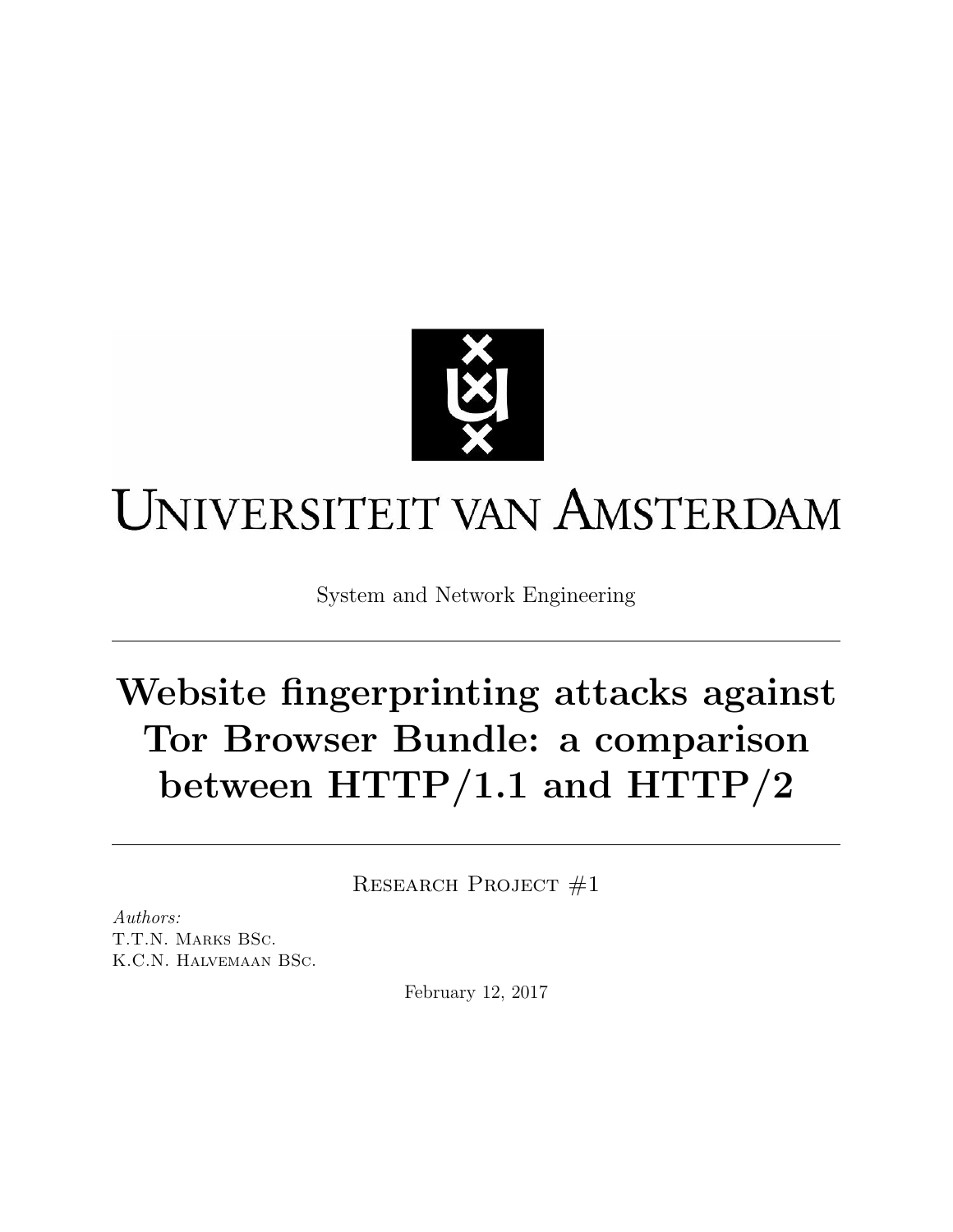#### Abstract

Users of routing networks such as *[The Second-Generation Onion Router](#page-20-0)* (Tor) expect a high level of anonymity, however, website fingerprinting of [Tor](#page-20-0) traffic can be done with a high accuracy based on metadata of the encrypted data in the [Transmission Control Protocol / Internet Protocol](#page-20-1) (TCP/IP) stream. An eavesdropper listening in on the traffic between the client and the guard node can get an accurate assumption of what website a user has visited by comparing the current stream to a labelled stream from a database that has been collected beforehand. This paper gives a comparison of website fingerprinting attacks between a [Tor Browser Bundle](#page-20-2) (TBB) using just [Hypertext Transfer](#page-19-0) *Protocol 1.1* [\(HTTP/1.1\)](#page-19-0) and a [TBB](#page-20-2) using *[Hypertext Transfer Protocol 2](#page-19-1)* (HTTP/2). [HTTP/2](#page-19-1) has not been enabled by default in the [TBB](#page-20-2) because the code has not been audited and the security implications of enabling it have not been examined. This paper contributes to this study of the implications of using [HTTP/2](#page-19-1) in [TBB.](#page-20-2) In closed-world experiments an average accuracy of 88.036%  $(s = 2.0164\%)$  was achieved for [HTTP/1.1](#page-19-0) and an average accuracy of 86.4585\%  $(s = 3.0871\%)$ for [HTTP/2.](#page-19-1) When training with  $HTTP/1.1$  and testing with  $HTTP/2$  an average accuracy of 64.687% ( $s = 6.6631\%$ ) was achieved. When training with [HTTP/2](#page-19-1) and testing with [HTTP/1.1](#page-19-0) an average accuracy of  $54.667\%$  ( $s = 3.5286\%$ ) was achieved. The accuracy of an attacker's website fingerprinting attack will suffer between 20% and 40% when doing a website fingerprinting attack when the *[Hypertext Transfer Protocol](#page-19-2)* (HTTP) version differs in his model from the one used by its target.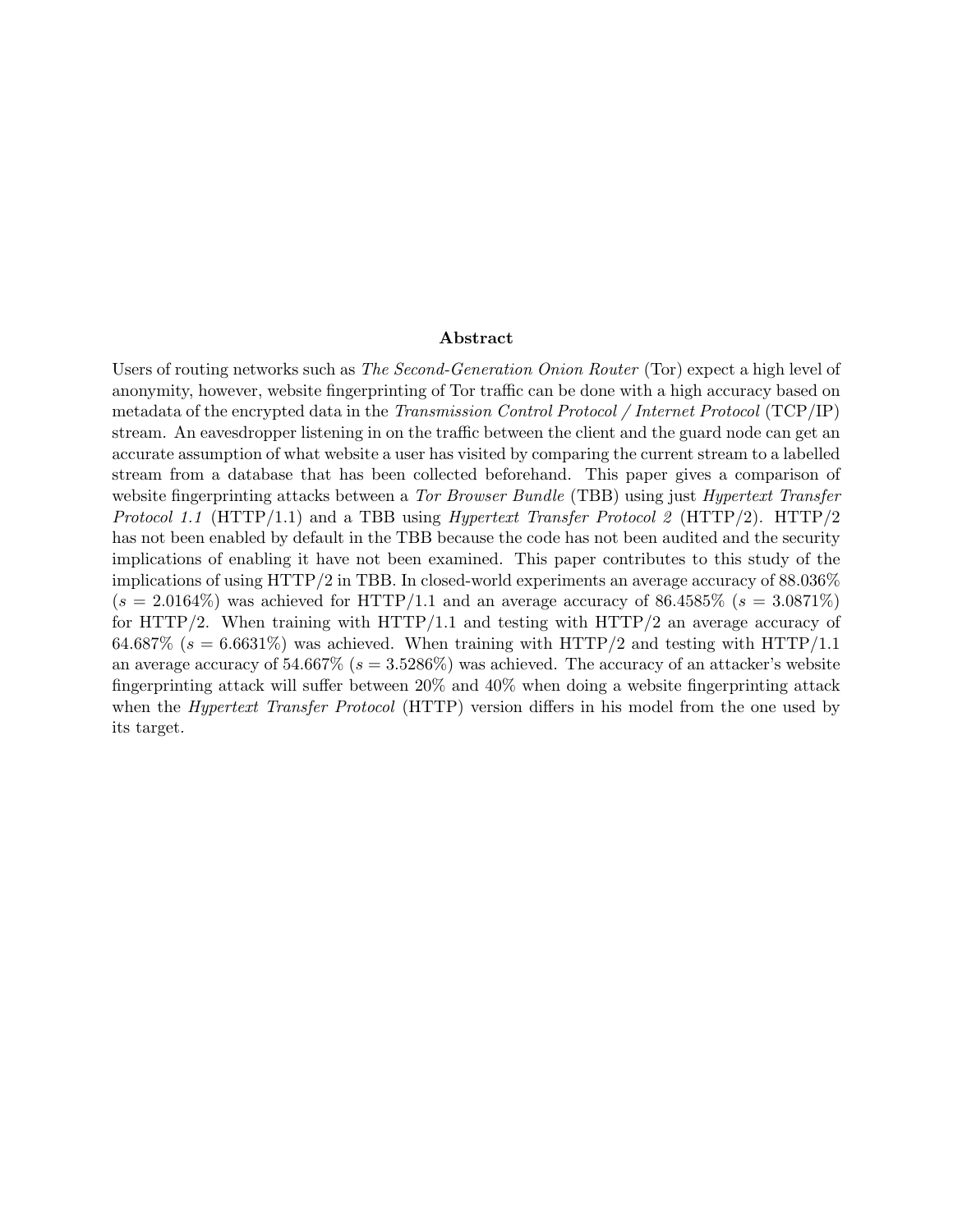# <span id="page-2-0"></span>**Contents**

| 1              | Introduction                                                                                            | $\bf{2}$       |
|----------------|---------------------------------------------------------------------------------------------------------|----------------|
| $\bf{2}$       | <b>Related Work</b>                                                                                     | $\overline{4}$ |
|                | 2.1                                                                                                     | $\overline{4}$ |
|                | 2.2                                                                                                     | 5              |
|                | 2.3                                                                                                     | 6              |
| 3              | Method                                                                                                  | 7              |
|                | Website Uniform Resource Locators (URLs)<br>3.1                                                         | 7              |
|                | 3.2                                                                                                     | 8              |
|                | 3.2.1                                                                                                   | 8              |
|                | 3.2.2                                                                                                   | 9              |
|                | 3.3                                                                                                     | 10             |
|                | 3.4                                                                                                     | 11             |
|                | Training the Support Vector Machine (SVM) $\ldots \ldots \ldots \ldots \ldots \ldots \ldots$<br>$3.5\,$ | 12             |
| 4              | Results                                                                                                 | 13             |
| 5              | Conclusion                                                                                              | 14             |
| 6              | <b>Discussion</b>                                                                                       | 15             |
| $7\phantom{.}$ | Attributions                                                                                            | 17             |
|                | Acronyms                                                                                                | 18             |
|                | <b>Bibliography</b>                                                                                     | 20             |
|                | Appendices                                                                                              |                |
|                | Appendix A TBB configuration                                                                            |                |

[Appendix B URLs](#page-24-0)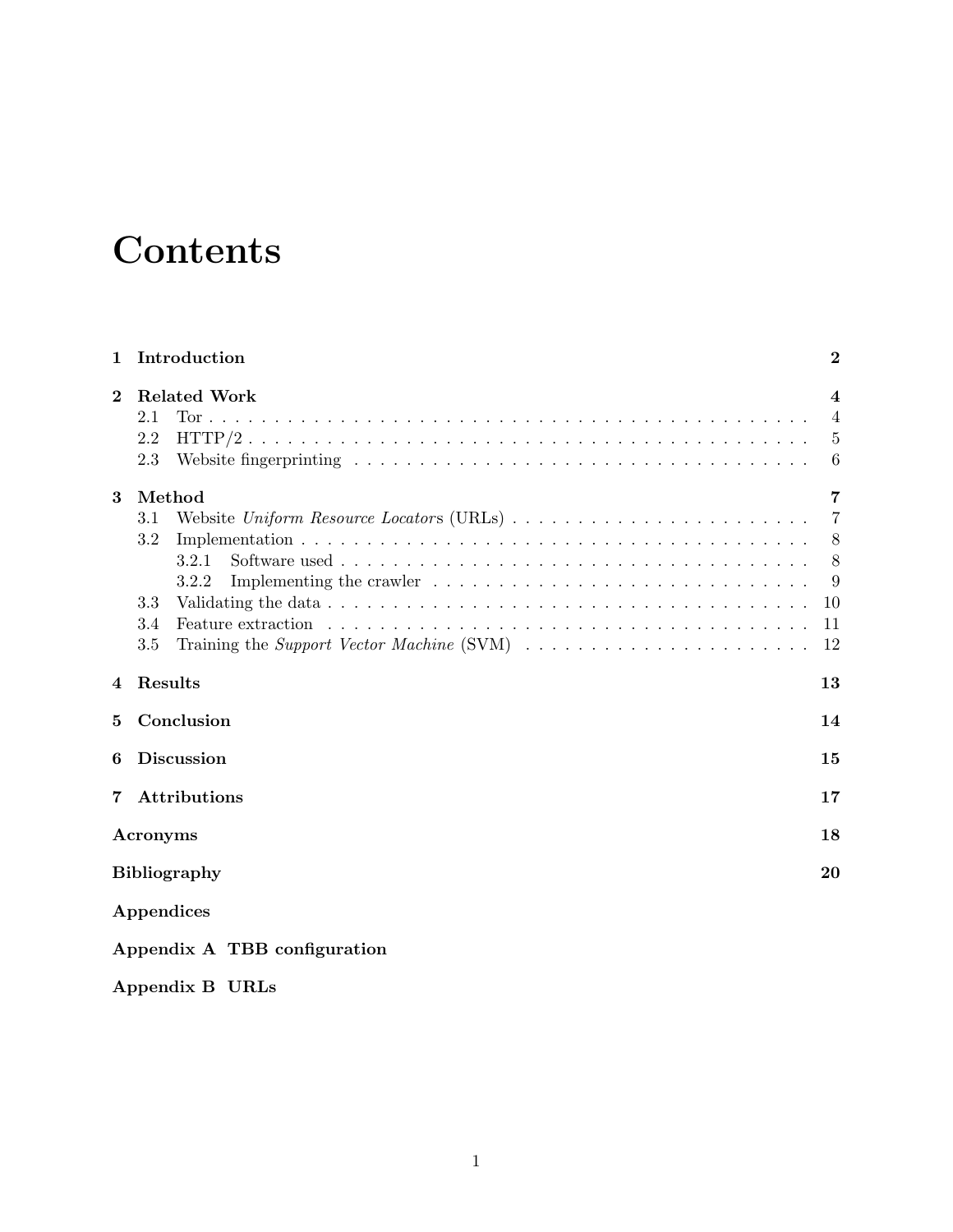### <span id="page-3-5"></span><span id="page-3-0"></span>Introduction

[Tor](#page-20-0) was introduced in 2004 as a circuit-based low-latency anonymous communication service [\[Din](#page-21-1)[gledine et al., 2004\]](#page-21-1). Thus users of routing networks such as [Tor](#page-20-0) expect a high level of anonymity. This is reflected on the [Tor](#page-20-0) project website: ["Tor'](#page-20-0)s users employ this network by connecting through a series of virtual tunnels rather than making a direct connection, thus allowing both organisations and individuals to share information over public networks without compromising their privacy"[1](#page-3-1) .

Despite providing mechanisms to protect its users against network level attacks, [Tor](#page-20-0) is still vulnera-ble to website<sup>[2](#page-3-2)</sup> fingerprinting attacks as indicated by earlier research [\[Panchenko et al., 2011\]](#page-21-2)[\[Wang](#page-22-0) [and Goldberg, 2013\]](#page-22-0). These passive attacks can occur when someone can eavesdrop on the traffic from the client to the guard node. All of the previous research done on fingerprinting attacks has been based on traffic using [HTTP/1.1.](#page-19-0) At the time of writing, the default [TBB](#page-20-2) does not have [HTTP/2](#page-19-1) enabled yet by default as its implementation has not been audited by the Tor  $project<sup>3</sup>.$  $project<sup>3</sup>.$  $project<sup>3</sup>.$ 

There are significant differences between the two versions of the [HTTP](#page-19-2) [\[Morla, 2016\]](#page-21-3). Research on website fingerprinting attacks with [HTTP/2](#page-19-1) will benefit the community at large since [HTTP/2](#page-19-1) will be probably be enabled by default in the [TBB](#page-20-2) in the future, as  $HTTP/2$  contains numerous improvements over [HTTP/1.1](#page-19-0) and is already enabled in all major browsers. Additionally, this research might provide more insight into the security implications of using [HTTP/2.](#page-19-1)

This paper will attempt to reproduce the research done by [Wang and Goldberg](#page-22-0) [\[2013\]](#page-22-0) and focus on the differences between  $HTTP/1.1$  and  $HTTP/2$  on the possibilities of website fingerprinting attacks. The following research questions have been formulated:

- 1. Can a website fingerprinting attack be done on [TBB](#page-20-2) when visiting websites via [HTTP/2?](#page-19-1)
- 2. What are the differences in fingerprinting attacks on a [TBB](#page-20-2) enabled with just [HTTP/1.1](#page-19-0) and a [TBB](#page-20-2) enabled with [HTTP/2?](#page-19-1)

The data has been generated by the authors by visiting regular websites from the Alexa top websites in order to prevent both privacy issues, and illegal content being visited on the web<sup>[4](#page-3-4)</sup>. The research

<span id="page-3-1"></span> $^1$ <https://www.torproject.org/about/overview.html.en>

<span id="page-3-2"></span><sup>2</sup>A 'website' in this paper will be synonymous to 'web page'.

<span id="page-3-3"></span> $^3$ <https://trac.torproject.org/projects/tor/ticket/14952>

<span id="page-3-4"></span><sup>&</sup>lt;sup>4</sup>Note that the list of [URLs](#page-20-3) contains adult content, but this should form no problem from a legal perspective.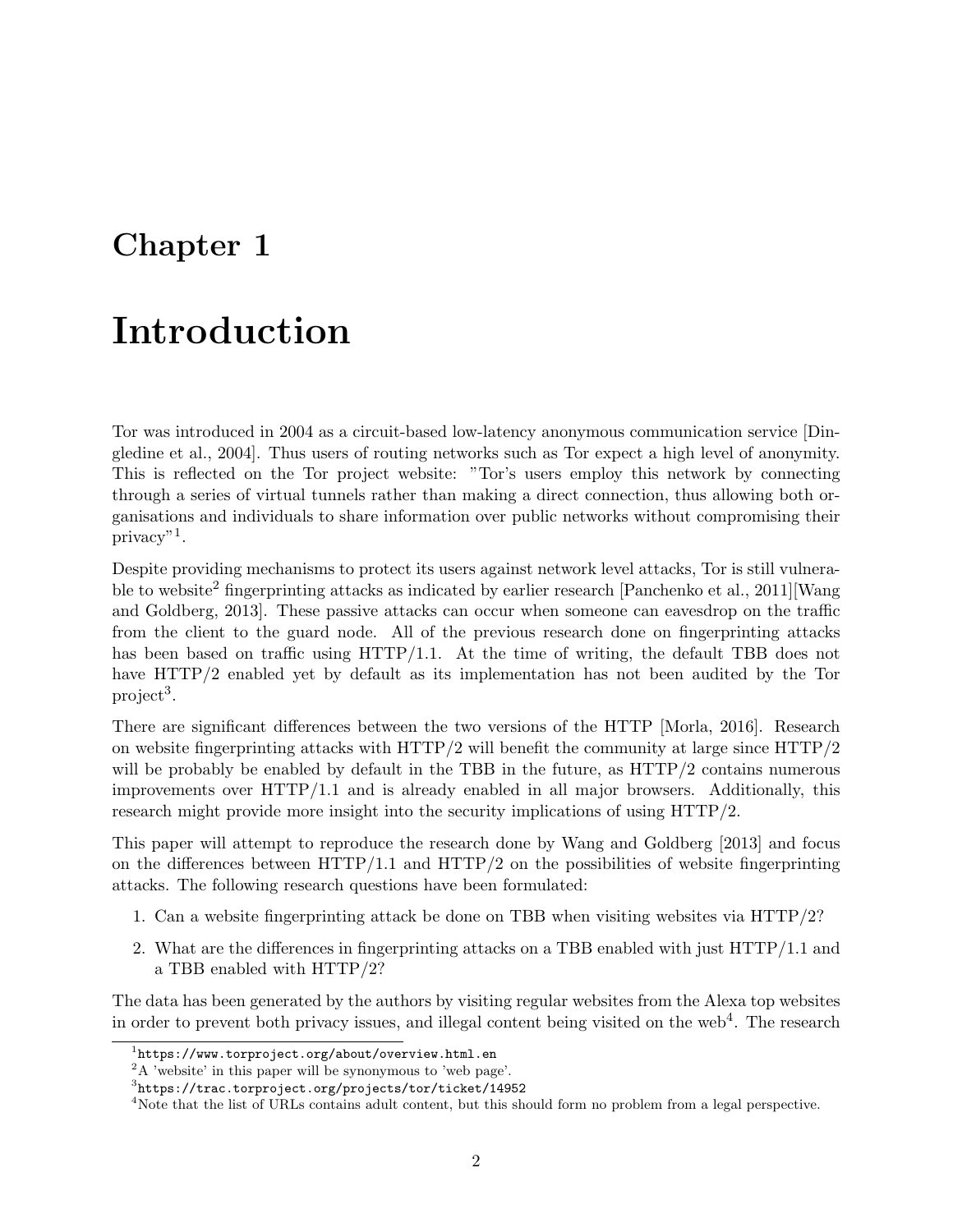<span id="page-4-1"></span>will focus only on the client side (the [TBB\)](#page-20-2). Only traffic generated from [TBB](#page-20-2) instances under control of the authors is used<sup>[5](#page-4-0)</sup>.

An overview of the related work on website fingerprinting as well as a brief explanation on the workings of [Tor](#page-20-0) is given in Section [2.](#page-5-0) The experimental setup used to get the data for the website fingerprints, as well as the method of converting the data and training the [SVM](#page-20-4) can be found in Section [3.](#page-8-0) The results of the experiments are shown in Section [4.](#page-14-0) A conclusion is given in Section [5](#page-15-0) and a discussion in Section [6.](#page-16-0)

<span id="page-4-0"></span> ${\rm ^5The}$  instances only access the [Tor](#page-20-0) network and will not be acting as relays.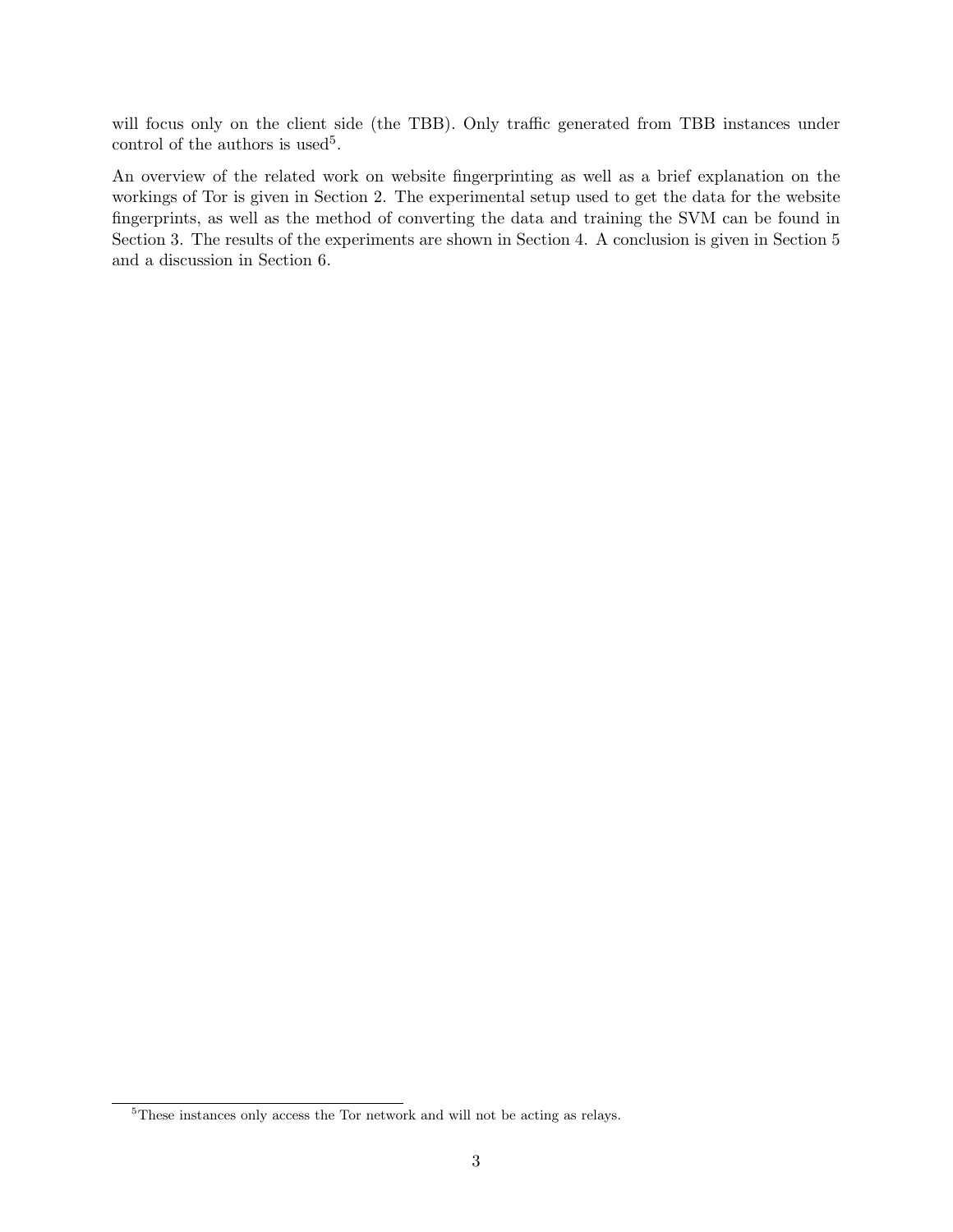### <span id="page-5-2"></span><span id="page-5-0"></span>Related Work

A brief overview of the workings of [Tor](#page-20-0) is described in Section [2.1.](#page-5-1) The differences relevant for this research between [HTTP/1.1](#page-19-0) and [HTTP/2](#page-19-1) are explained in Section [2.2.](#page-6-0) An introduction in website fingerprinting is given in Section [2.3](#page-7-0) as well as related research on website fingerprinting of [Tor](#page-20-0) traffic.

#### <span id="page-5-1"></span>2.1 [Tor](#page-20-0)

[Tor](#page-20-0) is a protocol designed for traffic anonymisation. Instead of a client connecting directly to a server its traffic is tunnelled through a number of [Tor](#page-20-0) relays in order to hide the *[Internet Protocol](#page-19-4)* address [\(IP address\)](#page-19-4) of the client to the endpoint. The [Tor](#page-20-0) nodes are run by volunteers from across the globe. [Tor](#page-20-0) can be used by regular applications as a proxy, or prepackaged with a web browser, the [TBB.](#page-20-2) In addition to the anonymisation mentioned earlier, the [TBB](#page-20-2) also applies techniques to combat browser fingerprinting.

When connecting to [Tor,](#page-20-0) a client first gets a list of [Tor](#page-20-0) nodes from a [Tor](#page-20-0) directory server (which also may also act as a [Tor](#page-20-0) node itself). Using this list of nodes [Tor](#page-20-0) the client will create a circuit of nodes, usually existing of three nodes with each a specific function based on its position in the circuit: a guard node, a relay node and an exit node. These are respectively, the first, second and third node. Not every node in the directory listing is fit to be any of the three types listed. Nodes with high throughput and uptime are used as guard nodes and exit nodes. For each few web pages that are loaded in a pre-determined timeframe the [TBB](#page-20-2) will use the same circuit. For a certain number of circuits, the guard node will stay the same and only the relay and exit node are changed. Hosting an exit node adds a legal burden to the host, since for the outside world all the traffic coming from this node seems to be originating from the host's [IP address.](#page-19-4) A visual representation of the process can be seen in Figure [2.1.](#page-6-1)

The client will create multiple streams which correspond to [TCP/IP](#page-20-1) connections that go through a specific [Tor](#page-20-0) circuit. [Tor](#page-20-0) encrypts the traffic with [Transport Layer Security](#page-20-5) (TLS) and transfers its data in units of 512 bytes, called [Tor](#page-20-0) cells. In the case of the [TBB,](#page-20-2) a stream is attached to a circuit for each [HTTP](#page-19-2) request.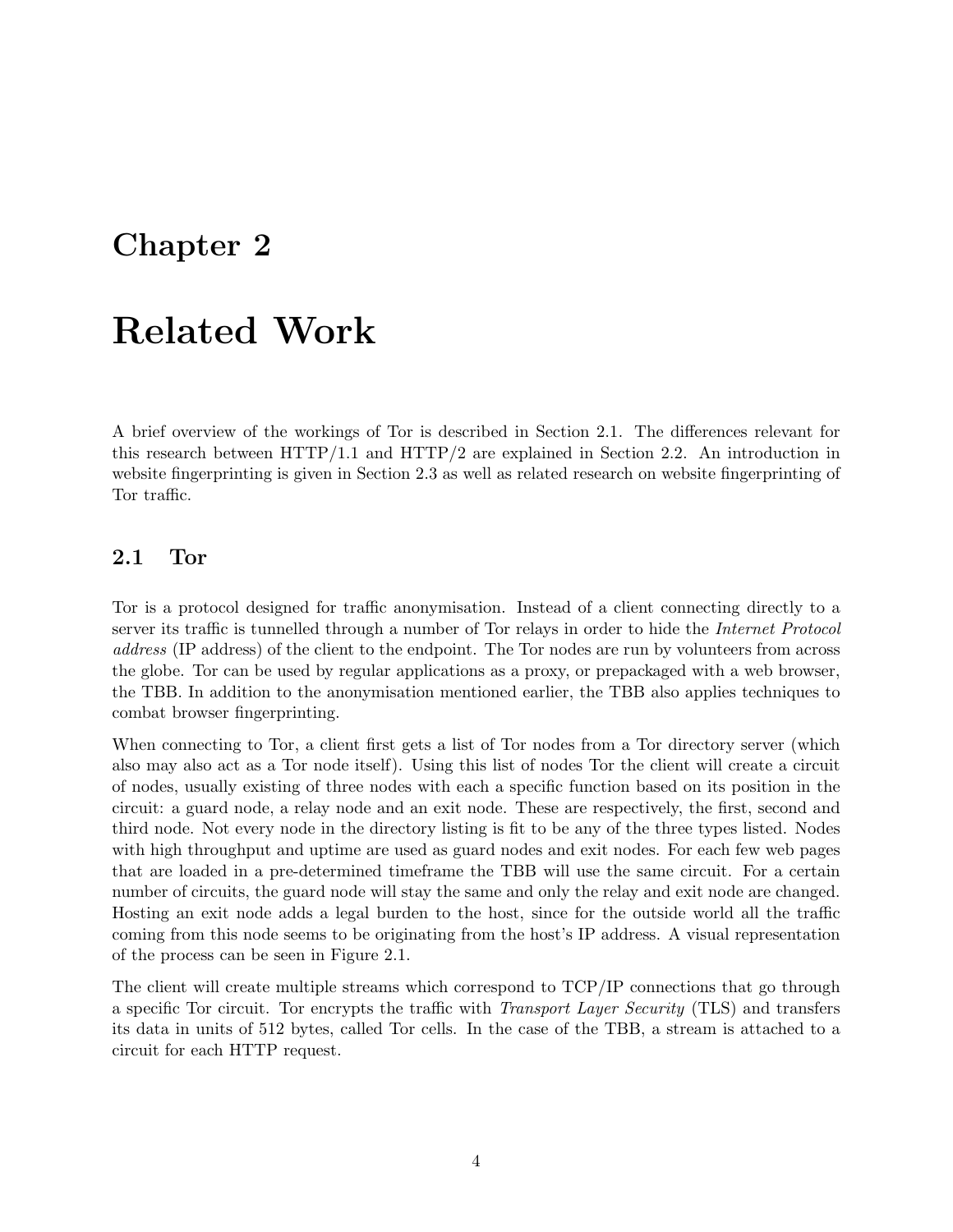<span id="page-6-2"></span><span id="page-6-1"></span>

Figure 2.1: Step 1 (dotted): The client connects to the [Tor](#page-20-0) directory servers to retrieve a list of [Tor](#page-20-0) nodes. Step 2 (solid): The client connects through [Tor](#page-20-0) to <www.nytimes.com>. Step 3 (dashed): The client connects through a different circuit to <www.facebook.com>.

#### <span id="page-6-0"></span>2.2 [HTTP/2](#page-19-1)

As mentioned in Section [1](#page-3-0) all previous research on [Tor](#page-20-0) website fingerprinting was done using only  $HTTP/1.1.$  There are significant differences in  $HTTP/2$  compared to  $HTTP/1.1.$  Some of the differences that are relevant to this research are explained in the following section.

The first important difference is that when [HTTP/2](#page-19-1) is used as a transport for web browsing in the browser [TLS](#page-20-5) is required, even though [TLS](#page-20-5) is not required according to the spec [\[Belshe et al., 2015\]](#page-21-4). However, the browser vendors have decided to make this a hard requirement[\[WG, 2017\]](#page-22-1), making it a de facto requirement as most [HTTP/2](#page-19-1) traffic is web browser based. The most profound change of [HTTP/2](#page-19-1) is that the protocol now supports multiplexing. This enables multiple different requests to make use of a single [HTTP/2](#page-19-1) connection concurrently [\[Belshe et al., 2015\]](#page-21-4). This benefits web browsers as they no longer have to setup multiple [TCP/IP](#page-20-1) connections [\[Ouders, 2008\]](#page-21-5). Furthermore, the multiplexing solves the [Head-of-line blocking](#page-19-5) (HOL) problem that can occur when using the [HTTP/1.1](#page-19-0) pipelining feature to further speed-up page load times [\[Belshe et al., 2015\]](#page-21-4). The last relevant change of [HTTP/2](#page-19-1) enables clients to signal the server in what order it would like to receive requested files [\[Belshe et al., 2015\]](#page-21-4). The client can do this by prioritising certain streams within the multiplexed connection or marking them as dependencies of other streams.

The authors think that the multiplexing and prioritisation specifically could have implications for the packet streams that are used in website fingerprinting and thus warrant further investigation.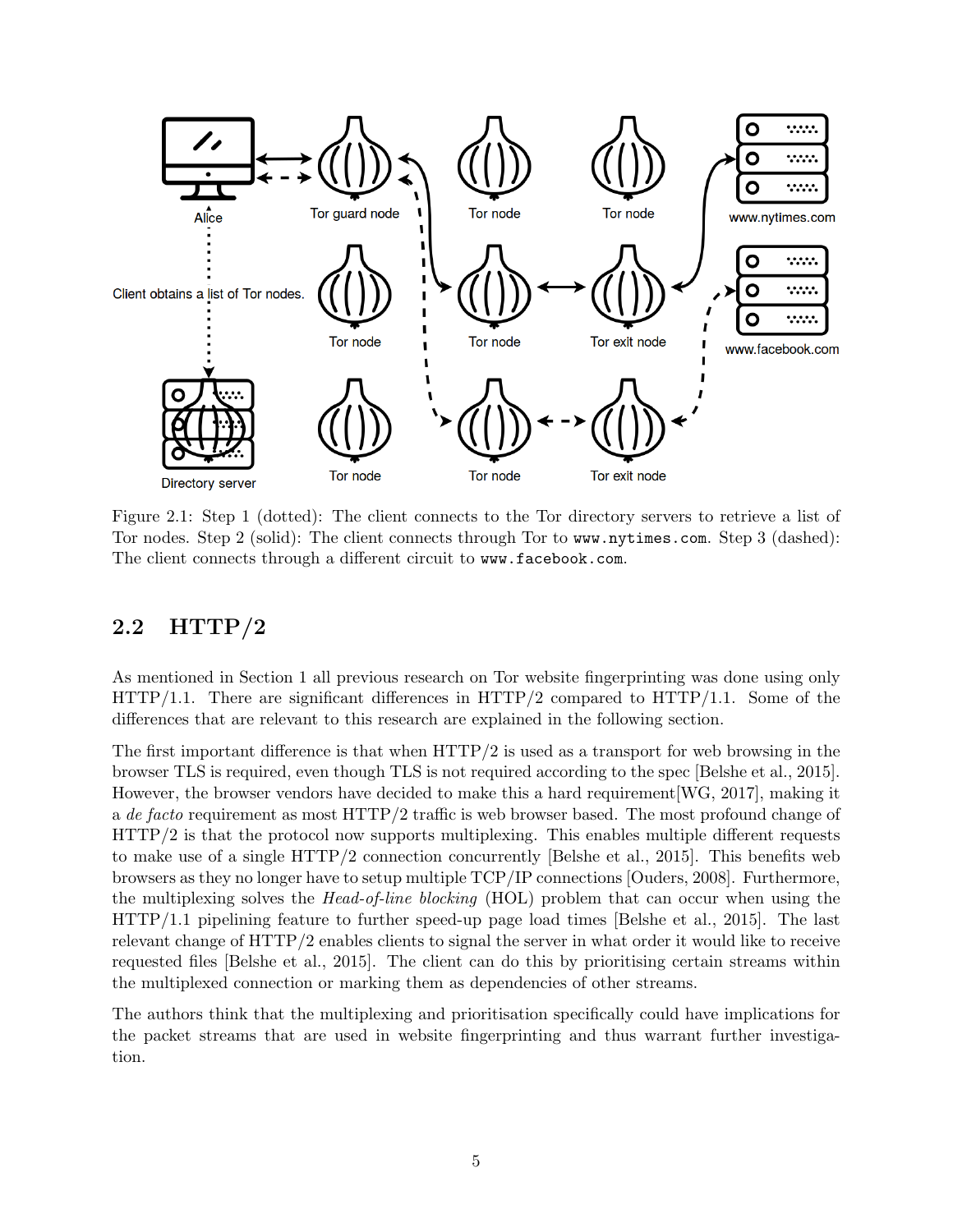#### <span id="page-7-5"></span><span id="page-7-0"></span>2.3 Website fingerprinting

In Figure [2.2](#page-7-1) a website fingerprinting attack is illustrated<sup>[1](#page-7-2)</sup>. An attacker would start by capturing [TCP/IP](#page-20-1) packets while accessing websites via the [Tor](#page-20-0) network, to derive the so-called fingerprint of a website. The attacker will then be listening in on the encrypted connection between the client and the guard node, and compares the fingerprints it had made earlier with the stream he is currently seeing. When the fingerprint of the current [TCP/IP](#page-20-1) stream matches with one in his database, he will be able to identify which website the client had accessed.

<span id="page-7-1"></span>

Figure 2.2: An attacker is eavesdropping on the communication between the client and the guard node and can infer based on the metadata of the [TCP/IP](#page-20-1) stream which website the client is visiting.

[Liberatore and Levine](#page-21-6) [\[2006\]](#page-21-6) published two methods for fingerprinting encrypted [HTTP](#page-19-2) traffic using a Naïve Bayes classifier by looking at the length and direction of  $TCP/IP$  packets while discarding the order. This research was then further extended to the [TBB](#page-20-2) by [Herrmann et al.](#page-21-7) [\[2009\]](#page-21-7), with improved accuracy under comparable conditions by using a Multinomial Naïve Bayes classifier. Improvements on identifying traffic were made on the previous research by using a [SVM](#page-20-4) instead of the Naïve Bayes classifier [\[Panchenko et al., 2011\]](#page-21-2). In addition, the paper of [Panchenko](#page-21-2) [et al.](#page-21-2) gives an extensively detailed description of the setup to repeatedly request pages, as well as the features used for the classification, which was incomplete or missing in earlier research. A comparison of various defences, some of which have been implemented in the Tor browser, is given in [Cai et al.](#page-21-8) [\[2012\]](#page-21-8). A review of earlier methods was given in [Wang and Goldberg](#page-22-0) [\[2013\]](#page-22-0) as well as an improvement of accuracy while modelling a more realistic approach than was done previously<sup>[2](#page-7-3)</sup>. This consisted of using multiple circuits during testing to get various localised versions of web pages and using a Tor controller<sup>[3](#page-7-4)</sup> to gain full control over circuit construction.

All the previous research was done using [HTTP/1.1.](#page-19-0) With the comparison between [HTTP/1.1](#page-19-0) and [HTTP/2](#page-19-1) in this paper the authors hope to pave the way for further research into the security implications of enabling [HTTP/2](#page-19-1) in the [TBB.](#page-20-2) In addition, it might allow for research into the effect of multiplexing and prioritising as part of [HTTP/2](#page-19-1) and possible applications of these features as defences against website fingerprinting.

<span id="page-7-2"></span><sup>1</sup>Figure [2.2](#page-7-1) has part of the [Tor](#page-20-0) network left out for clarity purposes (indicated by the dashes between the guard node and the web server), the whole view can be seen in Figure [2.1.](#page-6-1)

<span id="page-7-3"></span><sup>&</sup>lt;sup>2</sup>[Wang and Goldberg](#page-22-0) [\[2013\]](#page-22-0) also have provided access to their source and those of related research on [https:](https://crysp.uwaterloo.ca/software/webfingerprint/) [//crysp.uwaterloo.ca/software/webfingerprint/](https://crysp.uwaterloo.ca/software/webfingerprint/).

<span id="page-7-4"></span> $^3$ <https://svn.torproject.org/svn/blossom/trunk/TorCtl.py>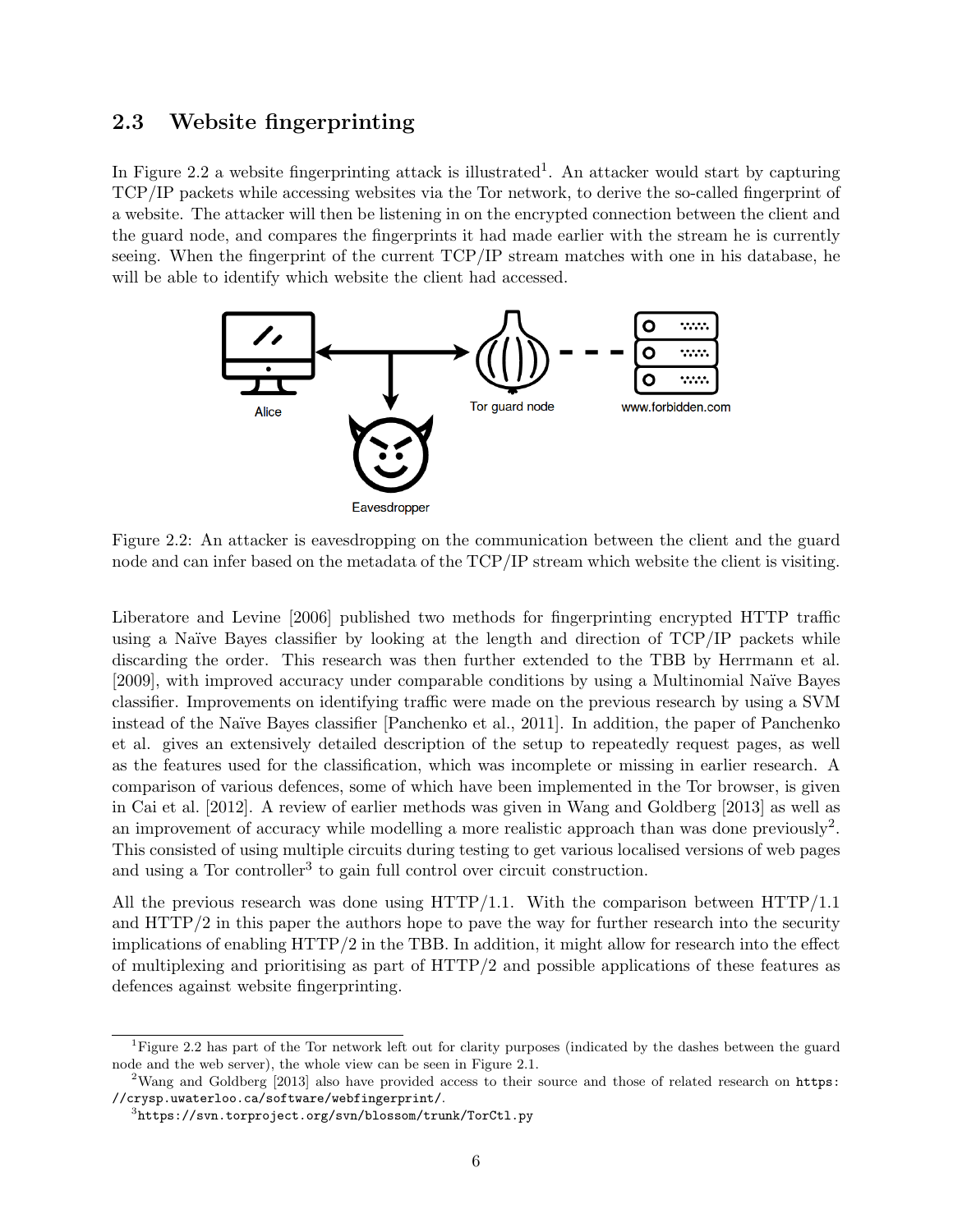### <span id="page-8-3"></span><span id="page-8-0"></span>Method

In Section [3.1](#page-8-1) the method is explained of the gathering of the list of website [URLs](#page-20-3) on which the fingerprinting has been performed. The various software tools that were used to configure and use the [TBB](#page-20-2) are discussed in Section [3.2.1.](#page-9-1) The automation of retrieving the websites using Selenium is explained in Section [3.2.2.](#page-10-0) The criteria and method for the validation of the captured data are laid out in Section [3.3.](#page-11-0) The extraction of features from the gathered data is explained in Section [3.4](#page-12-0) as well as the application of the [SVM](#page-20-4) on these features in Section [3.5.](#page-13-0)

#### <span id="page-8-1"></span>3.1 Website [URLs](#page-20-3)

The sample of websites on which the fingerprinting experiments have been run on is based on the Alexa top  $1,000,000$  $1,000,000$  list<sup>1</sup>. The exact version that was used for selecting the sample of the experiments was retrieved on 2017-01-14. The top 5,000 were selected as a basis to start tests to see which websites supported  $HTTP/2$ . These tests were done using curl  $(7.52.1)$  compiled with [HTTP/2](#page-19-1) support and sending [HTTP/2](#page-19-1) HEAD requests to the [HTTP over TLS](#page-19-6) (HTTPS) version of the [URLs](#page-20-3) in the list. Only [HTTPS](#page-19-6) [URLs](#page-20-3) were tested because of [TBB](#page-20-2) only supporting [HTTP/2](#page-19-1) when also using [TLS.](#page-20-5) Of the top 5,000 websites only 1,110 websites responded with [HTTP/2](#page-19-1) and [TLS,](#page-20-5) which is 22.2%. This is only a small increase compared to similar research done in 2016 has shown that 18% of the websites in the top 5,000 of the Alexa ranking had [HTTP/2](#page-19-1) enabled [\[Morla,](#page-21-3) [2016\]](#page-21-3).

From the list of  $1,100$  [HTTP/2](#page-19-1) capable websites variations of the Google search domain (e.g. google.nl, google.ca, google.de, etc.) were removed. This was done to limit variations of these domains within the first 100 entries as there were 47 Google domains in the top 100. Just as [Wang](#page-22-0) [and Goldberg](#page-22-0) [\[2013\]](#page-22-0) it was deemed that fingerprinting each variation was unnecessary, since they all point to a very similar website. Only the google.com was retained in the list since it is the top 1 website and it behaves interestingly: it refers the user to a different domain based on the user's [Internet Protocol](#page-19-7) (IP) address. In addition to Google domains two Chinese domains (tmall.com and sohu.com) were removed which often did not load during preliminary testing. The first 130 entries after the removals were used as the sample set for gathering data. This number is comparable to the 100 [URLs](#page-20-3) [Wang and Goldberg](#page-22-0) [\[2013\]](#page-22-0) used, apart from that the list now only includes

<span id="page-8-2"></span> $^1$ <https://aws.amazon.com/alexa-top-sites/>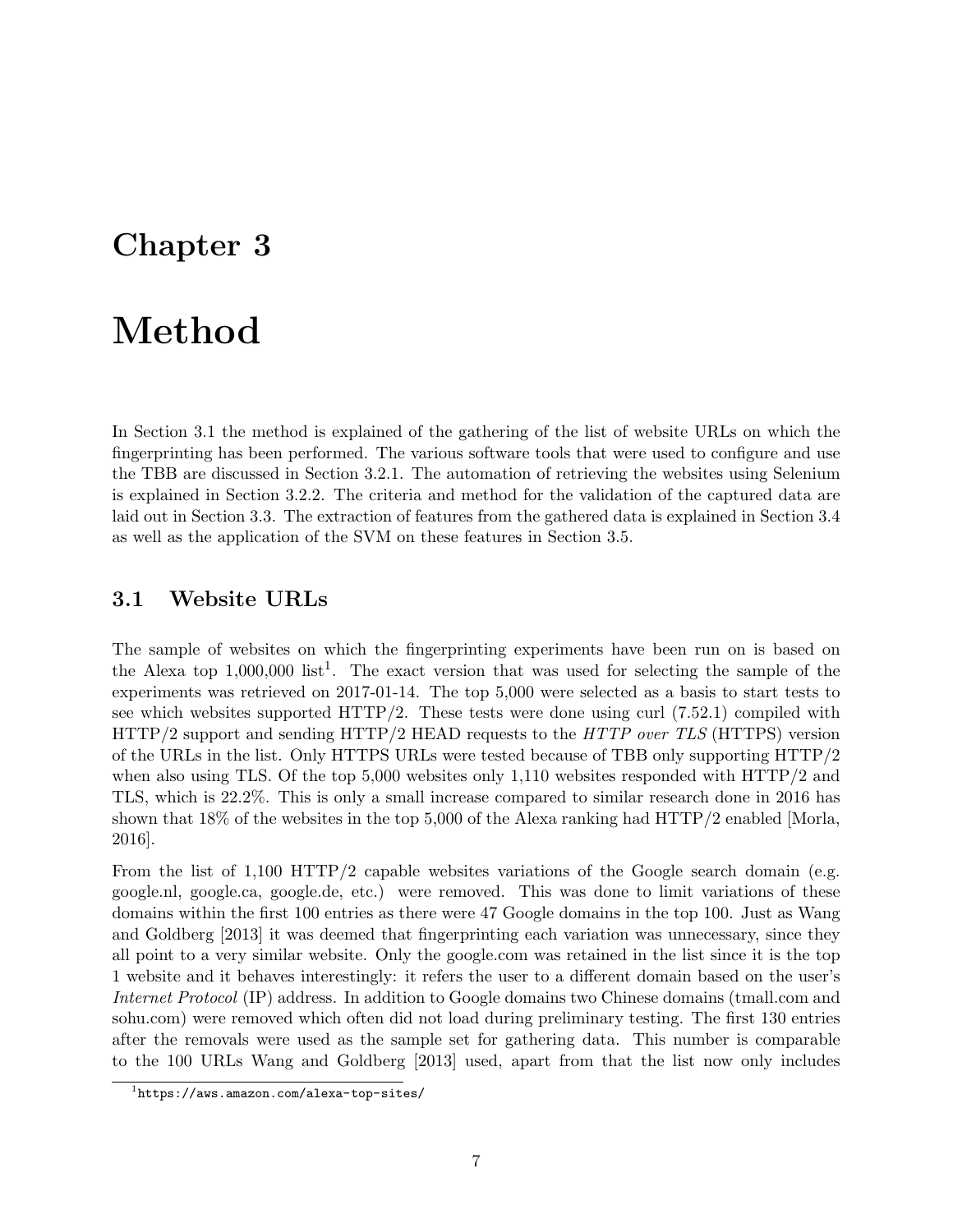<span id="page-9-6"></span>websites which support both  $HTTP/2$  and  $HTTP/1.1$ . This is important to be able to do a proper comparison between [HTTP](#page-19-2) versions.

#### <span id="page-9-0"></span>3.2 Implementation

The various software packages that have been used are explained in Section [3.2.1](#page-9-1) and the implementation of the crawler in discussed in Section [3.2.2.](#page-10-0)

#### <span id="page-9-1"></span>3.2.1 Software used

The [TBB](#page-20-2)  $(6.0.8)^2$  $(6.0.8)^2$  has been used which includes a modified version of Mozilla Firefox  $(45.6.0esr)$ and [Tor](#page-20-0) (0.2.8.11). The version of Mozilla Firefox that the [Tor](#page-20-0) project includes in this bundle did not have [HTTP/2](#page-19-1) enabled by default yet. However, it is possible to enable it by changing the configuration in the about:config settings page of the browser. The configuration changes are detailed in Appendix [A.](#page-23-0) An effort was made to change as little as possible to the configuration in order to stay as close as possible to the defaults and thus more likely to reflect real world behaviour. An important change that was made was the disabling of caching in the [TBB,](#page-20-2) so it could not influence multiple visits to the same website, and disabling the auto-update settings for the [TBB](#page-20-2) and the browser add-ons. This was done to ensure that updates would not interfere with the data gathering.

Additionally, the [Tor](#page-20-0) controller library stem (1.5.4) was used to get detailed information from [Tor,](#page-20-0) its configuration and to control its behaviour. To automate the browser, e.g. visiting websites in a particular order, the browser automation software Selenium (2.53.6) was used together with a driver that was specifically built for the [TBB,](#page-20-2) tbselenium (0.1). tbselenium also changed the browser configuration in order to facilitate the usage of the webdriver, which is used by Selenium to automate the control of the browser. These tbselenium specific changes can be found in the repository of the library<sup>[3](#page-9-3)</sup>.

A Firefox add-on, *[Hypertext Transfer Protocol Archive](#page-19-8)* (HAR) Export Trigger<sup>[4](#page-9-4)</sup>. was used to enable saving of  $HAR<sup>5</sup>$  $HAR<sup>5</sup>$  $HAR<sup>5</sup>$  files automatically through a JavaScript call. [HAR](#page-19-8) files contain information about a page visit encoded in [JavaScript Object Notation](#page-19-9) (JSON) such as the request and response headers. The headers in particular were of importance to be able to verify if the traffic captures from [Tor](#page-20-0) were correct, because the [packet capture](#page-19-10)s (pcaps) themselves were encrypted and thus not readable.

<span id="page-9-2"></span><sup>2</sup>Release notes: <https://blog.torproject.org/blog/tor-browser-608-released>.

<span id="page-9-3"></span> $^3$ <https://github.com/webfp/tor-browser-selenium/blob/v0.1/tbselenium/tbdriver.py>

<span id="page-9-4"></span> $^4$ <http://www.softwareishard.com/blog/har-export-trigger/>

<span id="page-9-5"></span> $^{5}$ <http://www.softwareishard.com/blog/har-12-spec/>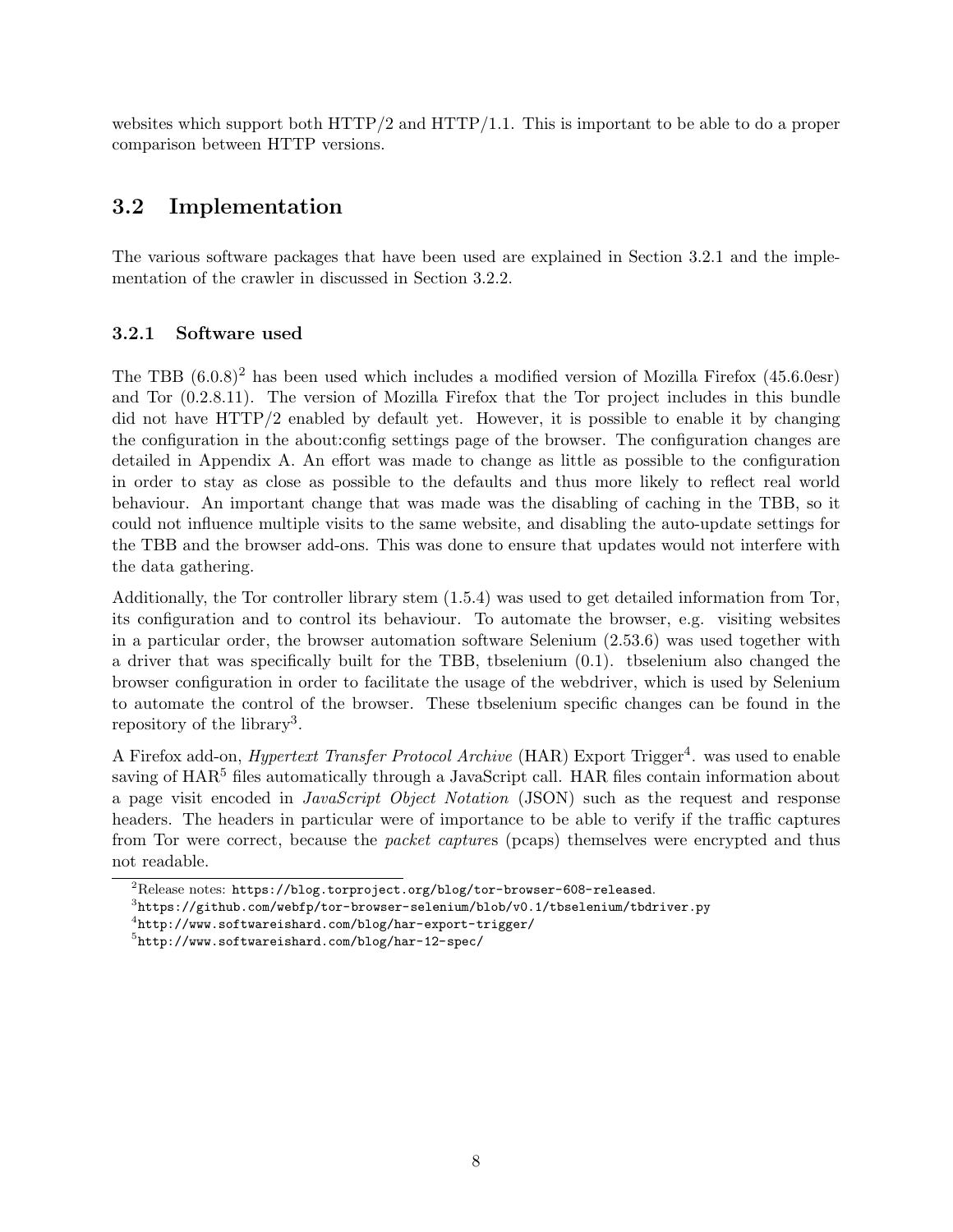#### <span id="page-10-2"></span><span id="page-10-0"></span>3.2.2 Implementing the crawler

<span id="page-10-1"></span>

Figure 3.1: An overview of the setup used in the experiments.

A crawler was built with the components mentioned in Section [3.2.1.](#page-9-1) The crawler was used to retrieve each website in the [URL](#page-20-3) list 40 times as this was considered to be a good sample size for training the machine learning model as indicated in earlier research done by [Wang and Goldberg](#page-22-0) [\[2013\]](#page-22-0). A symbolic view of the setup can be seen in Figure [3.1.](#page-10-1)

During the setup phase the script started the [TBB](#page-20-2) and applied the settings for Selenium and the specified profile to use. During the experiments two different profiles were used, one with and one without [HTTP/2](#page-19-1) enabled. After starting the [TBB](#page-20-2) with a specific profile the script connects with stem (the [Tor](#page-20-0) controller) to [Tor](#page-20-0) and changes [Tor](#page-20-0) settings to assign circuits and streams manually. Handling the connections of the [TBB](#page-20-2) was necessary to be able to set appropriate filters for tcpdump to capture only traffic to and from the current guard node. This information could be retrieved by explicitly assigning streams to specific circuits, and looking up the [IP](#page-19-7) address and the [Onion](#page-19-11) [Routing port](#page-19-11) (ORport) from the guard node of that circuit.

After the setup phase the script starts iterating over a [comma-separated values](#page-19-12) (CSV) file that contains the list of websites to be captured. A capture of a website is taken by first retrieving the current guard node [IP](#page-19-7) address and [ORport.](#page-19-11) Next the script starts tcpdump on the host computer with an [IP](#page-19-7) address and port filter corresponding to the guard node [IP](#page-19-7) address and [ORport](#page-19-11) so it only captures [Tor](#page-20-0) traffic. When tcpdump is running, a Selenium command is issued to retrieve an [URL](#page-20-3) from the list. After Selenium reports if the page has been loaded an additional 10 second sleep takes place to allow for *[Asynchronous JavaScript and XML](#page-19-13)* (AJAX) elements to load. After this interval the browser was explicitly signalled to stop loading the page and stop [AJAX](#page-19-13) calls by starting the JavaScript debugger. Finally the packet capture of tcpdump was stopped and an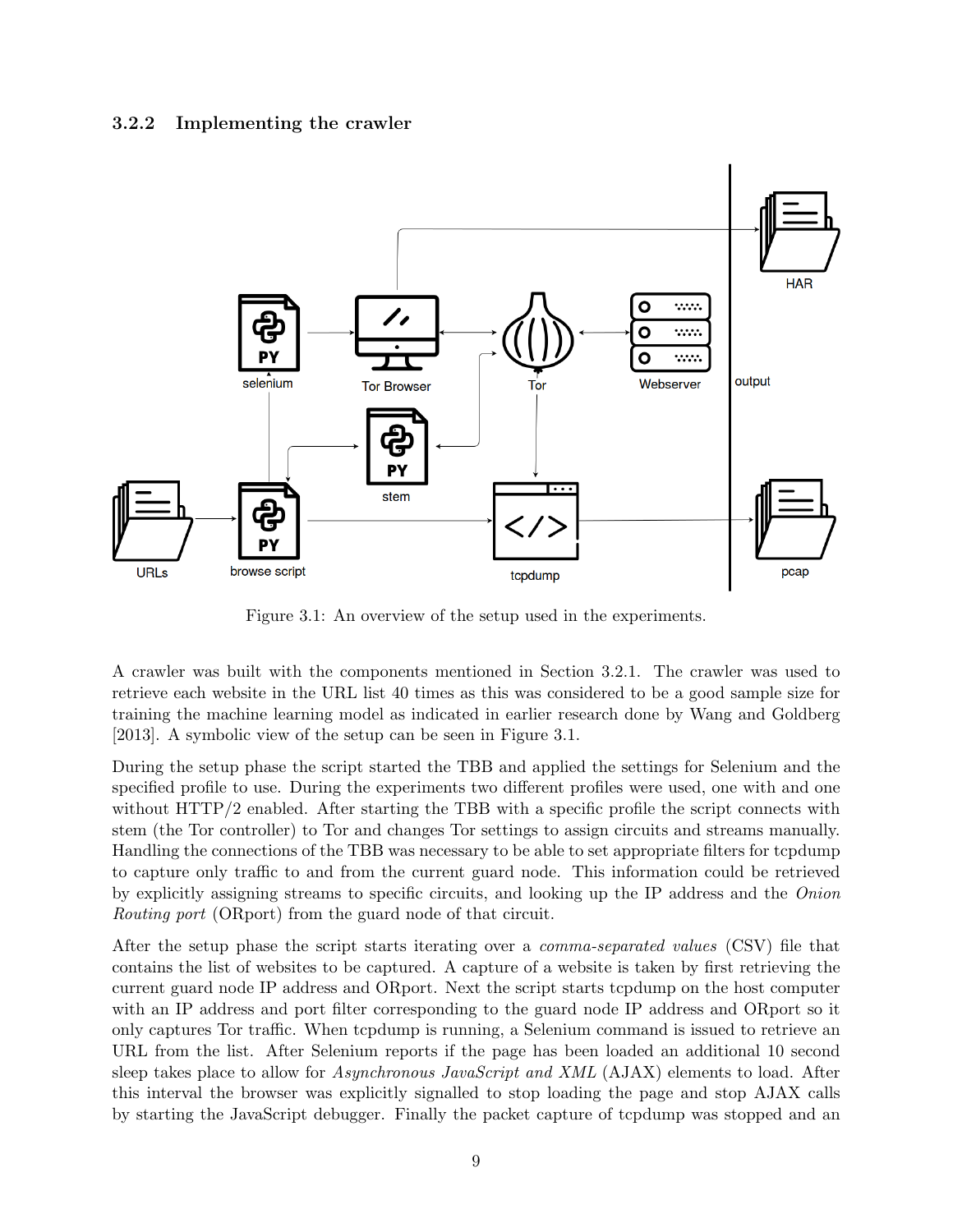<span id="page-11-2"></span>export was made of the corresponding [HAR](#page-19-8) of the page load visit, to be used later on for validating the contents of the encrypted packet captures. If the website did not load or the script encountered any other issues which could lead to an incorrect or unverifiable capture, the website together with the current iteration gets added to a list to retry at the end of a run.

The [Tor](#page-20-0) network is run by volunteers, and not all nodes have great connectivity. It is common for websites to not load correctly caused by having to go through multiple nodes in the [Tor](#page-20-0) network. In addition, the manual connection management that was done via the [Tor](#page-20-0) controller library took some experimentation to get working, as there was no official documentation on how to do this properly. This was further complicated by a feature called path bias testing. [Tor](#page-20-0) uses this path bias testing to detect if there is a bias in the circuits that are created by [Tor.](#page-20-0) This path biasing feature is still experimental according to the [Tor](#page-20-0) manual, but has been included in the stable builds since 2012. Documentation of this feature was non-existent at the time of the experiments, besides a very brief description in the [Tor](#page-20-0) settings it is not mentioned anywhere  $else<sup>6</sup>$  $else<sup>6</sup>$  $else<sup>6</sup>$ . As a result of the bias testing, nodes in a circuit will start to reject new connections after a configured number of previously handled connections. This combination made manual assignment of [Tor](#page-20-0) streams to circuits challenging.

The values that were used during this research were 8 websites per circuit and switching the guard node after each iteration of the [URL](#page-20-3) list, so after 40 websites. These parameters meant that in general each of the 40 visits to a specific website was done over a different circuit. Thereby being able to train the [SVM](#page-20-4) on multiple localised versions of the web page based on the [IP](#page-19-7) address of the exit node. For websites without localisation, there would be no difference based on the choice of exit node.

#### <span id="page-11-0"></span>3.3 Validating the data

The packet captures that have been collected with the crawler contain little usable information because the content of the packets have been encrypted by [Tor.](#page-20-0) However, in contrast to earlier papers on fingerprinting [Tor](#page-20-0) traffic it is now important to be able to distinguish [HTTP/1.1](#page-19-0) from [HTTP/2](#page-19-1) traffic. This is where the [HAR](#page-19-8) that corresponds to specific packet captures of website plus iteration plays an important role.

A Python script was written to iterate over the files in a folder containing [pcaps](#page-19-10) of website visits created by the crawler in order to validate the resulting visits (thus a valid [HAR](#page-19-8) and corresponding [pcap](#page-19-10) must be found). The script does this in two parts, first by applying some pre-processing steps and finally the validation of the [HAR](#page-19-8) content.

The pre-processing starts by checking if for every website and every iteration thereof it can find a [pcap](#page-19-10) file. Next it will delete and rename [HAR](#page-19-8) files to match [pcaps.](#page-19-10) This step was necessary because on a retry the [pcap](#page-19-10) file would be overwritten, but for each retry a [HAR](#page-19-8) file would be added with a suffix of the retry attempt. Thus the latest [HAR](#page-19-8) file and the [pcap](#page-19-10) file would correspond to the latest conclusive iteration of a website, all other [HAR](#page-19-8) files were deleted. A situation where no [HAR](#page-19-8) file was present would arise when a timeout had occurred when retrieving the website. The final pre-processing step thus was to see if every [pcap](#page-19-10) now had a matching [HAR,](#page-19-8) if not it was marked invalid as there is no way to know if the captured traffic was retrieved with the intended [HTTP](#page-19-2) version and contains the correct website.

<span id="page-11-1"></span> ${}^{6}$ Related Bug-report: <https://trac.torproject.org/projects/tor/ticket/19288>.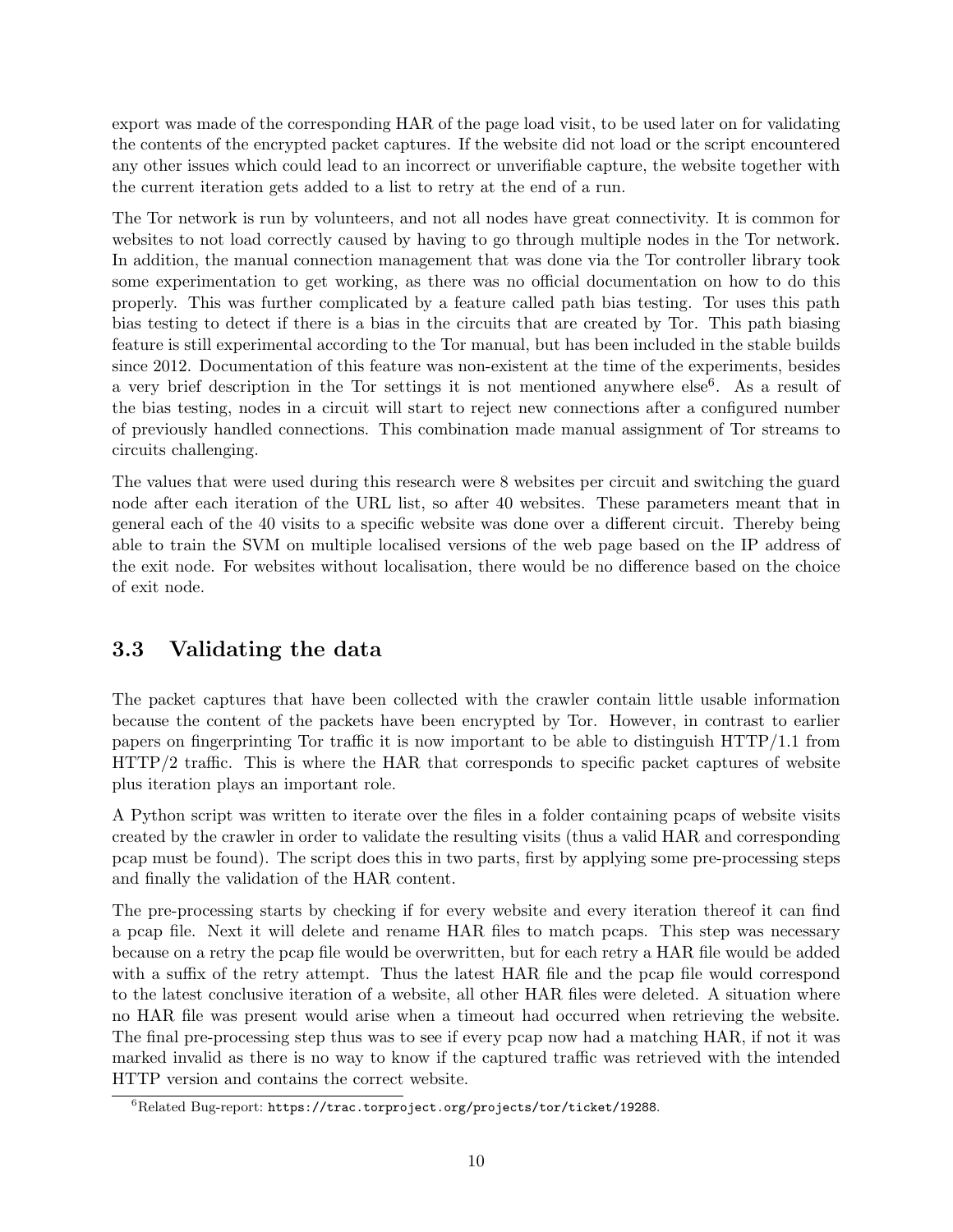<span id="page-12-2"></span>After the pre-processing the actual validation of the [HAR](#page-19-8) was done in order to see if the packet capture satisfies the below predetermined set of validation conditions.

- 1. The [HAR](#page-19-8) has to start with a [HTTP](#page-19-2) GET request.
- 2. (Optional) There can be one or multiple redirects.
- 3. After the possible redirects there has to be a [HTTP](#page-19-2) 200 OK response.
- 4. The response must have a "text/html" as content-type.
- 5. If the request was made using [HTTP/2,](#page-19-1) the response should be in [HTTP/2.](#page-19-1)

If these conditions were met the website visit and corresponding packet capture was deemed valid. The [HTTP](#page-19-2) redirects to different domains made it impractical to check if the page that was loaded corresponded to the domain of the initial request. The final condition of the above list was not met by 16 websites who redirected the [HTTPS](#page-19-6) with [HTTP/2](#page-19-1) request to a plain [HTTP](#page-19-2) website, thereby making the browser fall back to [HTTP/1.1](#page-19-0) because [TBB](#page-20-2) and other browser vendors only support [HTTP/2](#page-19-1) when [TLS](#page-20-5) is used. These 16 websites were thus removed from the [URL](#page-20-3) list as a proper comparison of the different [HTTP](#page-19-2) versions could not be made anymore.

In addition to the above, validation of an extra corner case had to be implemented for websites who use Cloudflare [Content Distribution Network](#page-19-14) (CDN) as Cloudflare blocks access attempts from [Tor](#page-20-0) exit node [IP](#page-19-7) addresses and forces users to go through a [Completely Automated Public Turing](#page-19-15) [test to tell Computers and Humans Apart](#page-19-15) (CAPTCHA) page first [\[Matthew Prince, 2016\]](#page-21-9)<sup>[7](#page-12-1)</sup>. To detect whether a website uses Cloudflare and thus was showing the [CAPTCHA](#page-19-15) page instead of the intended web page the following conditions were checked preceding the general validation; If the first response was a [HTTP](#page-19-2) status code 403 and the response was sent using a server identifying itself as 'cloudflare-nginx'. This was the case for 33 websites in the sample set and also had to be removed form the set.

After pre-processing and validation of the [HAR](#page-19-8) a list of failed attempts was written to a file. The failed attempts were counted per website. Websites were discarded that had failed more than 20 of the 80 iterations. This resulted in another 15 websites being removed from the sample set. Websites that failed less then 20 times were retried in subsequent runs of the crawler until only valid iterations remained. The final list of consisted of 56 [URLs,](#page-20-3) which can be found in Appendix [B.](#page-24-0)

#### <span id="page-12-0"></span>3.4 Feature extraction

[Tor](#page-20-0) multiplexes the data transfer over encrypted channels, so an eavesdropping attacker can only see the direction, size and order of the packets in the stream. These features will be used to train the [SVM.](#page-20-4) The method has been based on previous research done by [Wang and Goldberg](#page-22-0) [\[2013\]](#page-22-0).

[Tor](#page-20-0) sends all data in padded 512 byte cells (so-called [Tor](#page-20-0) cells), which have been extracted from the [pcaps](#page-19-10) by rounding the record lengths of the packets to the closest multiple of 512 bytes. This number is then divided by 512 to get the number of complete [Tor](#page-20-0) cells in the packet. Each cell is recorded separately, so the [Tor](#page-20-0) cell instances can only contain multiples of 1 in subsequent order. So if a packet contains 3 [Tor](#page-20-0) cells it would become 1,1,1 in the resulting trace. Additionally the size is denoted as positive if it is an outgoing packet, and as negative if it is an incoming packet.

<span id="page-12-1"></span><sup>7</sup>There is still debate whether this actually necessary in the [Tor](#page-20-0) community [\[Mike Perry, 2016\]](#page-21-10).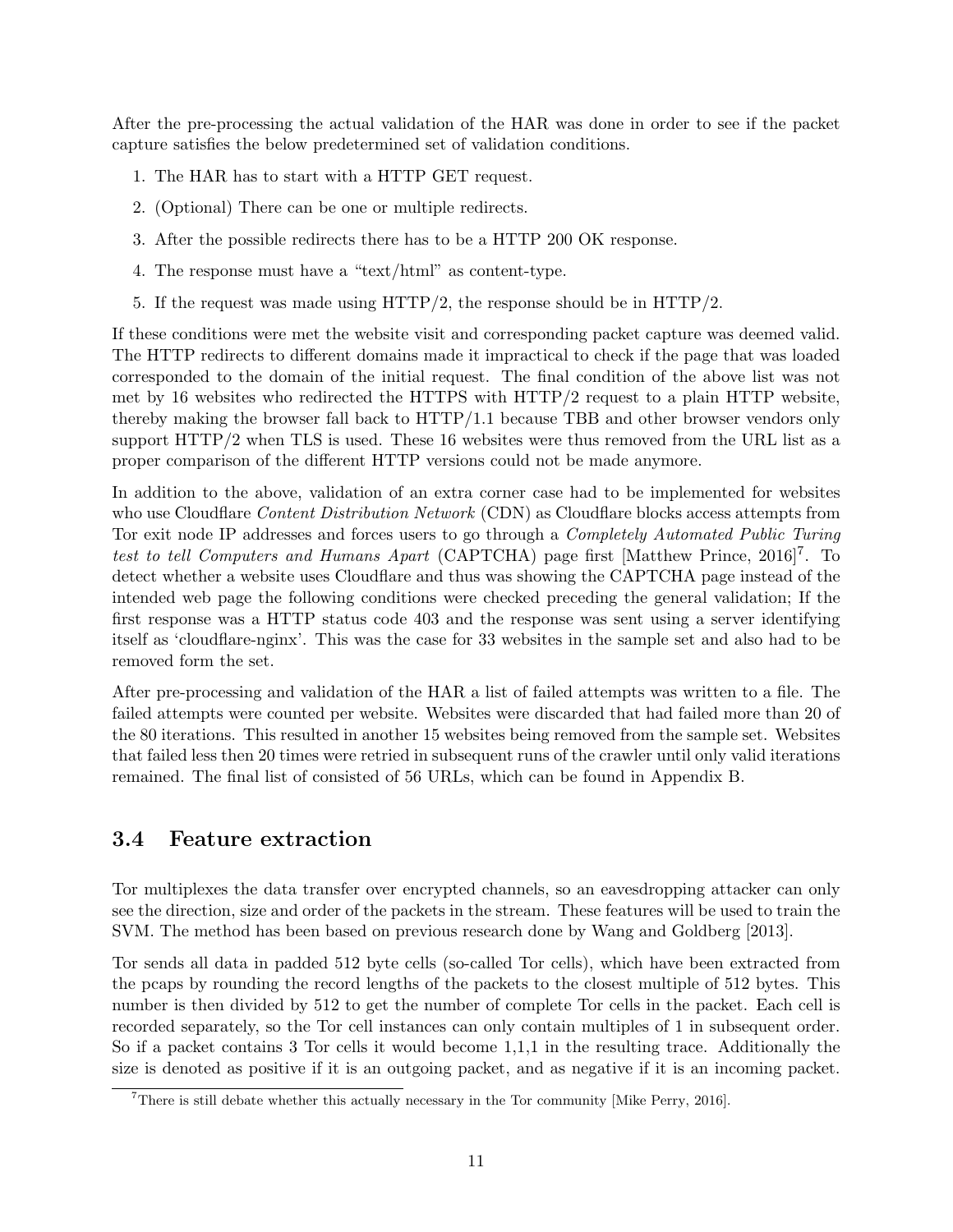<span id="page-13-4"></span>[Tor](#page-20-0) uses [TLS](#page-20-5) to encrypt its data, which is designed to encrypt information on the socket layer. It operates independently of [TCP/IP,](#page-20-1) and thus [TLS](#page-20-5) records could be contained in parts of one or more [TCP/IP](#page-20-1) packets. The rounding is necessary because besides [Tor](#page-20-0) cells, there could be a number of bytes of [TLS](#page-20-5) record information as well as empty [TLS](#page-20-5) records used to defend against the BEAST attack [\[Wang and Goldberg, 2013\]](#page-22-0). A trace will be made consisting of the aforementioned direction and frequency of the [Tor](#page-20-0) cells. To illustrate<sup>[8](#page-13-1)</sup>, consider the following sequence of  $TCP/IP$  packets: one outgoing with a length of 544, and one incoming with length of 1088. This will translate to a trace of 1, -1, -1.

When capturing packets from a network interface often packets will be merged if they are larger than the [Maximum Transfer Unit](#page-19-16) (MTU). In the case of outgoing packets this is done by the [Generic Segmentation Offload](#page-19-17) (GSO) mechanism, and for incoming packets it is done by the [Large](#page-19-18) [Receive Offload](#page-19-18) (LRO) mechanism. This could lead to inconsistencies if one would use just the [TCP/IP](#page-20-1) packets as a feature to train a website fingerprinting model on. However, this would have no influence on the traces as used in this research as there would just be more [Tor](#page-20-0) cells within the data part of the merged packets.

#### <span id="page-13-0"></span>3.5 Training the [SVM](#page-20-4)

Website fingerprinting can be viewed as a machine classification problem, like [Wang and Goldberg](#page-22-0) [\[2013\]](#page-22-0), an [SVM](#page-20-4) has been used in this research as it works well with distance related features [\[Vapnik](#page-22-2) [and Chervonenkis, 1974\]](#page-22-2). See Section 5.1 of [Wang and Goldberg](#page-22-0) [\[2013\]](#page-22-0) of a description on the workings of the [SVM](#page-20-4) in conjunction with the trace data set.

The traces had to be converted to a format that could be used to train the [SVM.](#page-20-4) For this research the implementation<sup>[9](#page-13-2)</sup> of [Wang and Goldberg](#page-22-0) [\[2013\]](#page-22-0) was used, which in turn is based on the work of [Cai et al.](#page-21-8) [\[2012\]](#page-21-8). Their code was able to calculate the [Optimal String Alignment Distance](#page-19-19)  $\rm (OSAD)^{10}$  $\rm (OSAD)^{10}$  $\rm (OSAD)^{10}$  $\rm (OSAD)^{10}$  $\rm (OSAD)^{10}$  between the traffic traces. As this process took multiple hundred of *[Central Processing](#page-19-20)* Unit [\(CPU\)](#page-19-20) hours, it was done on the DAS5 supercomputer [\[Bal et al., 2016\]](#page-21-11). Using 10 nodes with dual 8-core [CPUs](#page-19-20) running at 2.4 GHz each, it took for both the [HTTP/1.1](#page-19-0) and the [HTTP/2](#page-19-1) data sets about 10 hours in total (5 hours per data set).

The distances then had to be transformed into values suitable for the kernel matrix as described in Section 5.3 of [Wang and Goldberg](#page-22-0) [\[2013\]](#page-22-0). The kernel matrix was then split up into the training and test sets which could be used with the [SVM.](#page-20-4) The usage of the code of [Wang and Goldberg](#page-22-0) [\[2013\]](#page-22-0) allowed for a comparison (see Section [4\)](#page-14-0) between their results and those achieved in this research.

<span id="page-13-1"></span><sup>8</sup>Example taken from [Wang and Goldberg](#page-22-0) [\[2013\]](#page-22-0).

<span id="page-13-2"></span> $^9$ <https://crysp.uwaterloo.ca/software/webfingerprint/>

<span id="page-13-3"></span><sup>&</sup>lt;sup>10</sup>Please see Appendix B of [Wang and Goldberg](#page-22-0) [\[2013\]](#page-22-0) for details on the algorithm.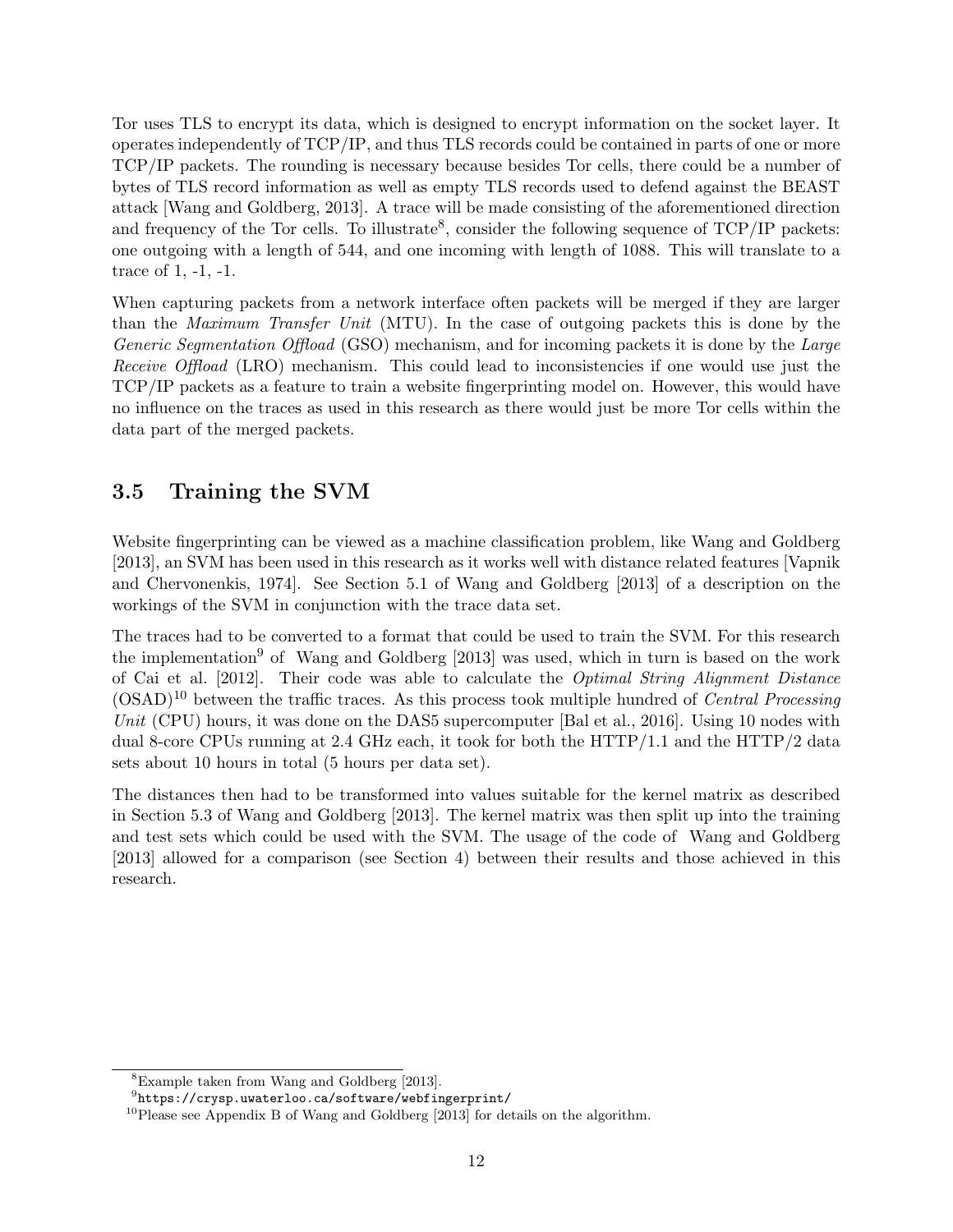### <span id="page-14-2"></span><span id="page-14-0"></span>Results

As applied by [Wang and Goldberg](#page-22-0) [\[2013\]](#page-22-0), 10-fold cross validation was done with the [SVM](#page-20-4) on 40 instances of each website of the total 56 websites. This meant that there were 36 training cases and 4 testing cases for each site (224 tests for each fold). For each fold an accuracy was produced, thus 10 per data set. The mean and standard deviation of the 10 accuracy values for the two data sets of the closed-world experiment can be found in Table [4.1.](#page-14-1) On the columns the [HTTP](#page-19-2) version of the traces that were tested can be found and on the rows the [HTTP](#page-19-2) version used for training the SVM can be found.

The results listed in boldface are of matching [HTTP](#page-19-2) versions for testing and training the [SVM.](#page-20-4) These scores seem to be consistent with earlier findings of [Wang and Goldberg](#page-22-0) [\[2013\]](#page-22-0) that were done on [HTTP/1.1](#page-19-0) and resulted in  $\bar{x} = 90\%$  with  $s = 6\%$ . To see whether there is a significant difference in accuracy of the fingerprinting method used in this paper between the different [HTTP](#page-19-2) versions a paired t-test was done, using the results from the optimal scenarios (the bold results in Table [4.1\)](#page-14-1). The result of this paired t-test was a  $p_{value}$  of 0.19392 which combined with an  $\alpha$  of 0.05 proves that there is no statistically significant difference in accuracy.

<span id="page-14-1"></span>

| Test<br>Train | HTTP/1.1                                  | HTTP/2                                    |
|---------------|-------------------------------------------|-------------------------------------------|
| HTTP/1.1      | $\overline{x} = 88.036\% \; s = 2.0164\%$ | $\overline{x}$ = 64.687\% s = 6.6631\%    |
| HTTP/2        | $\bar{x} = 54.667\% \; s = 3.5286\%$      | $\overline{x} = 86.485\% \; s = 3.0871\%$ |

Table 4.1: Average accuracy and standard deviation of the 10-fold cross validation.

To see how an SVM trained on a different [HTTP](#page-19-2) version would perform, traces of a different [HTTP](#page-19-2) version were tested on an [SVM](#page-20-4) trained with the opposite [HTTP](#page-19-2) version. The accuracy decreases by approximately 20% and also resulted in a slightly higher standard deviation. For both cases a paired t-test was done, the resulting  $p_{values}$  were as follows. The results of  $HTTP/2$  trained [SVM](#page-20-4) tested with [HTTP/1.1](#page-19-0) (bottom-left) traces in comparison to the optimal [HTTP/2](#page-19-1) (bottom-right) results the  $p_{value}$  was 1.11·10<sup>-15</sup>. The results of [HTTP/1.1](#page-19-0) trained [SVM](#page-20-4) tested with [HTTP/2](#page-19-1) traces (top-right) in comparison to the optimal [HTTP/1.1](#page-19-0) (top-left) results the  $p_{value}$  was  $3.58 \cdot 10^{-09}$ . With  $\alpha = 0.05$  in both cases the difference is statistically significant between the optimally trained [SVMs](#page-20-4) and the [SVMs](#page-20-4) trained with the opposite [HTTP](#page-19-2) version.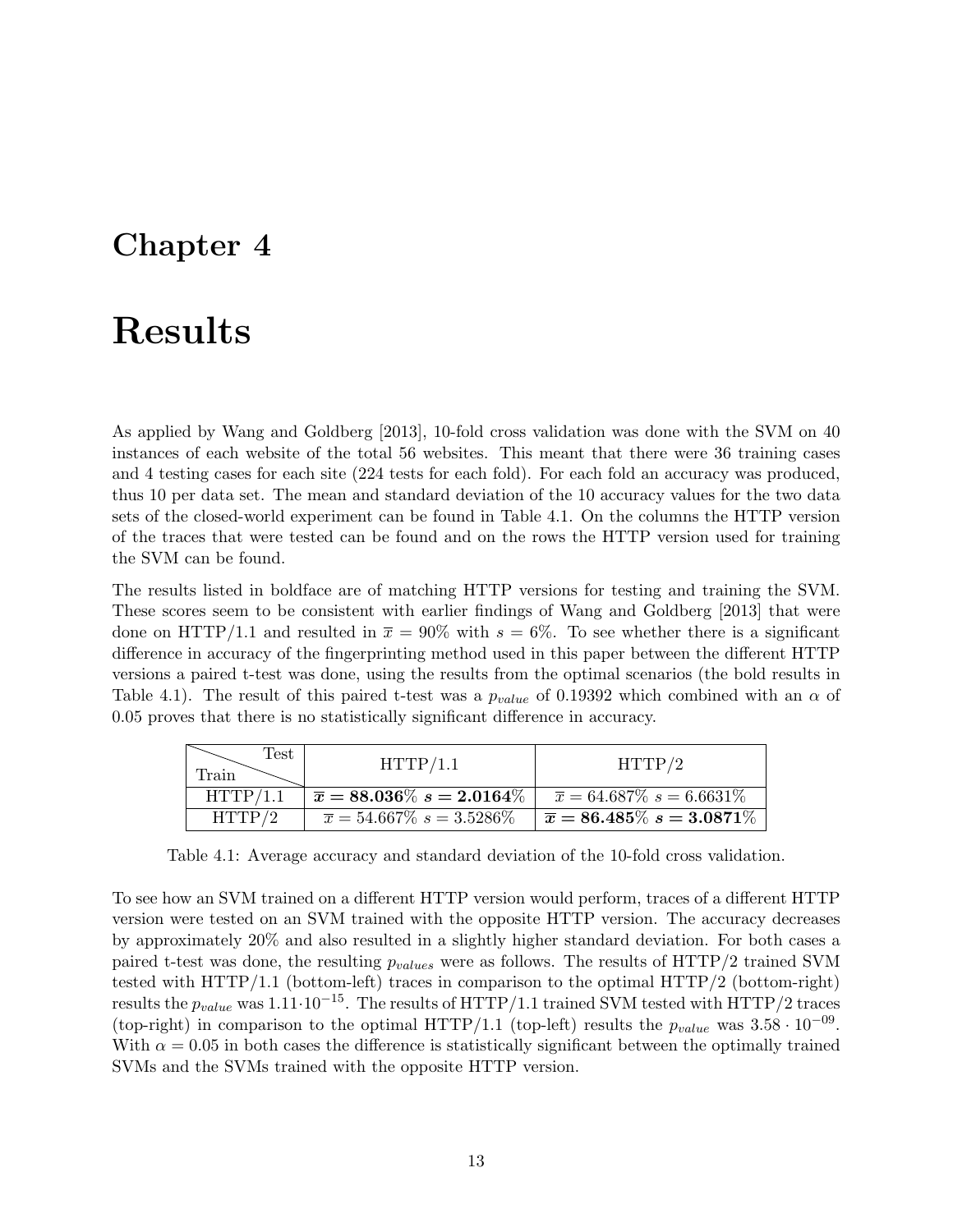### <span id="page-15-1"></span><span id="page-15-0"></span>Conclusion

A website fingerprinting attack can be done on a [TBB](#page-20-2) enabled with [HTTP/2](#page-19-1) in a closed-world scenario. An average accuracy of  $86.485\%$  ( $s = 3.0871\%$ ) was achieved on a data set with 56 websites using 40 instances per website. A dedicated attacker eavesdropping on the connection between the client and the guard node will be able to do an accurate prediction of which website a client has visited, as long as the website is in the attacker's trained data.

A comparison between the accuracy of fingerprinting attacks of [HTTP/1.1](#page-19-0) and [HTTP/2](#page-19-1) on the [TBB](#page-20-2) has shown that there was no statistically significant difference between the respective average accuracies of 88.036\% ( $s = 2.0164\%$ ) and 86.485\% ( $s = 3.0871\%$ ). As such, a website fingerprinting attack performs similar for [HTTP/1.1](#page-19-0) and [HTTP/2.](#page-19-1)

When training with [HTTP/1.1](#page-19-0) and testing with [HTTP/2](#page-19-1) an average accuracy of 64.687% ( $s =$ 6.6631%) was achieved. When training with  $HTTP/2$  and testing with  $HTTP/1.1$  an average accuracy of 54.667% ( $s = 3.5286\%$ ) was achieved. In both cases the difference was statistically significant when compared with training and testing with the same data set. The accuracy of an attacker's website fingerprinting attack will suffer between 20% and 40% when doing a website fingerprinting attack when the [HTTP](#page-19-2) version differs in his model from the one used by its target.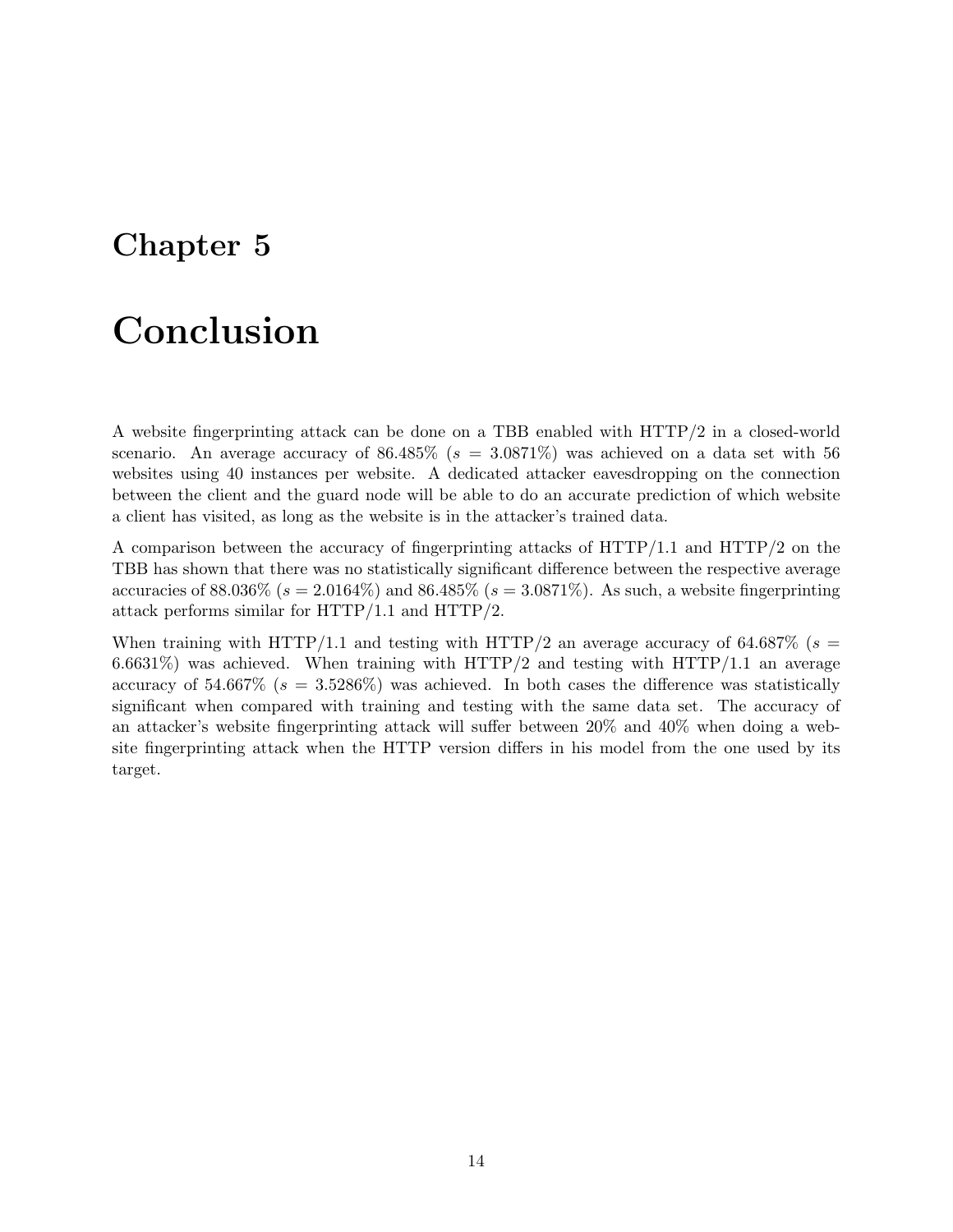### <span id="page-16-3"></span><span id="page-16-0"></span>Discussion

The results found in this paper were comparable to the work done by [Wang and Goldberg](#page-22-0) [\[2013\]](#page-22-0). However, like [Wang and Goldberg](#page-22-0) there were a number of unrealistic aspects of the experiments conducted in this research.

In this paper only a closed-world scenario was examined. This is not realistic since the number of websites on the internet is far more than the 56 used in this research [\[Juarez et al., 2014\]](#page-21-12). [Wang](#page-22-0) [and Goldberg](#page-22-0) [\[2013\]](#page-22-0) and [Panchenko et al.](#page-21-2) [\[2011\]](#page-21-2) also performed experiments with an open-world scenario. Here websites were randomly distributed into two classes: 'forbidden', and 'other'. This is done to simulate an open-world scenario where an attacker has a list of monitored websites which it tries to recognise in the target's stream. Given a trace of a call to a website, the classifier will try to categorise the testing instance into one of the two classes.

[Juarez et al.](#page-21-12) argued that even the open-world scenario's and experimental setups of [Wang and](#page-22-0) [Goldberg](#page-22-0) [\[2013\]](#page-22-0) were not modelling a realistic approach of user's browsing habits, differences in versions of the [TBB](#page-20-2) and template websites<sup>[1](#page-16-1)</sup>.

Furthermore, [Tor](#page-20-0) is not only used as part of the [TBB](#page-20-2) or for web browsing, but can also be used by other software bundles as a proxy. It can even be used to route all of the traffic of one or more machines through its circuits. A good example of such a setup is Tails<sup>[2](#page-16-2)</sup>. Using [Tor](#page-20-0) not only for web browsing generates other traffic that is mixed together with browser traffic making it more difficult for an attacker to match the traffic to an [SVM](#page-20-4) that is trained to do a website fingerprinting attack based on "clean" training data that has all kinds of "noise" removed resulting in lower accuracy values.

Some websites are more difficult to fingerprint than others due to A/B testing, localisation and rapidly changing content. For example, traces of a news website can be vastly different if they are made a few days apart and page layout has changed. In this case, an attacker would also need to keep his model up to date with the latest version of websites that change their content often. Testing with traces of the newer version of a website will lead to increasingly lower accuracies as the difference between the time the training set and the test were made increases [\[Juarez et al.,](#page-21-12) [2014\]](#page-21-12).

<span id="page-16-1"></span><sup>&</sup>lt;sup>1</sup>For example, default themes of commonly used *[Content Management System](#page-19-21)s* (CMSs).

<span id="page-16-2"></span> $^2$ <https://tails.boum.org/>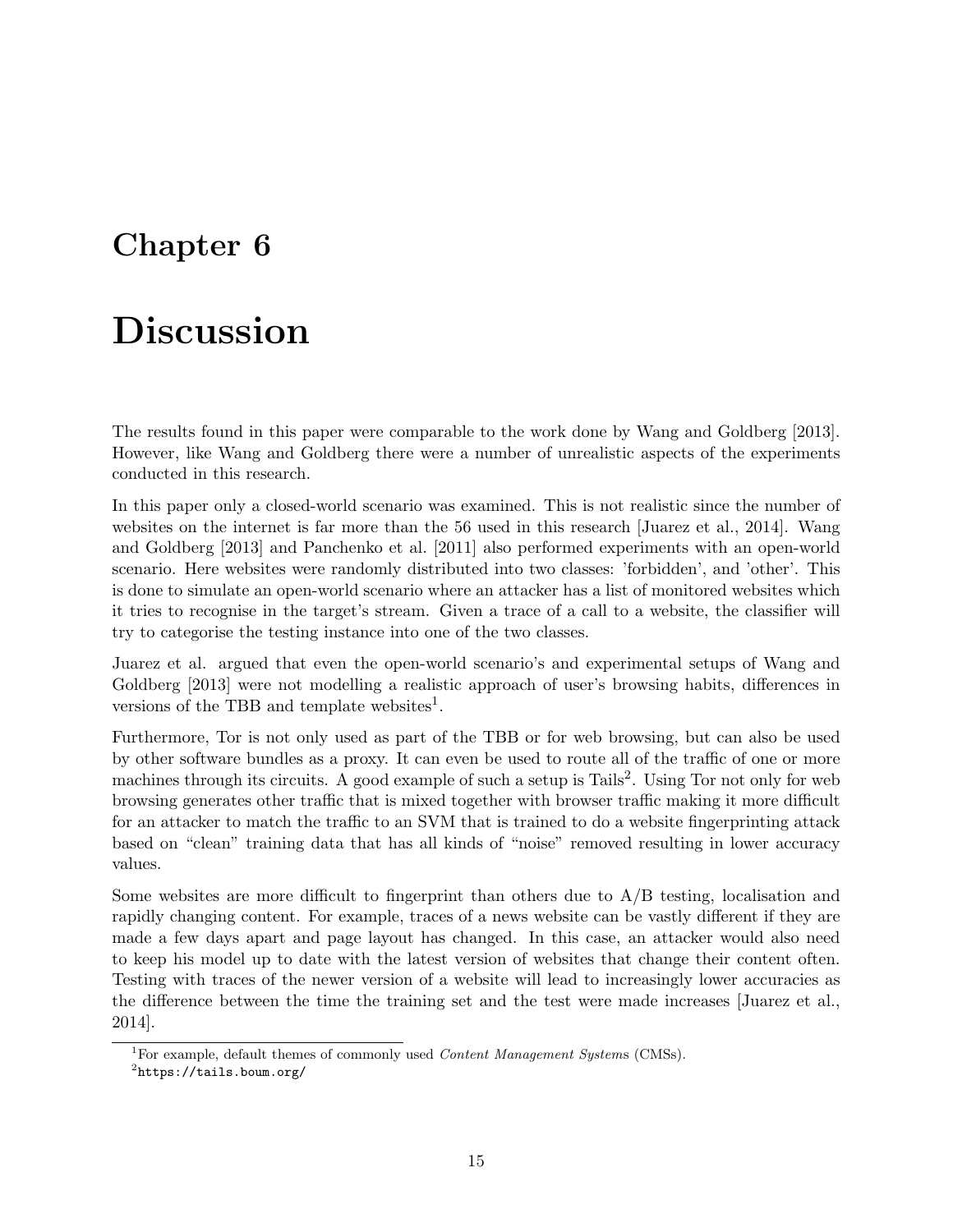<span id="page-17-1"></span>In addition, websites which change size often are more difficult to classify correctly [\[Wang and](#page-22-0) [Goldberg, 2013\]](#page-22-0) [\[Juarez et al., 2014\]](#page-21-12). [Wang and Goldberg](#page-22-0) [\[2013\]](#page-22-0) had found that there were large differences in the size of traces of different languages, and had decided to use localised German versions of web pages to avoid these differences. The authors of this research had tried to achieve the opposite of homogenisation for the sake of realism by using a different circuit for each instance, thereby getting data from multiple exit nodes and thus multiple localised version.

A significant difference was found when training and testing with data from a different set. Future work could look into the effects of training a single model with both  $HTTP/1.1$  and  $HTTP/2$ data.

[HTTP/2](#page-19-1) has a number of improvements over [HTTP/1.1](#page-19-0) especially related to multiplexing and prioritised data transfer. The effects of the prioritisation as defence could be examined by randomising the prioritisation of files before each request. The prioritisation could have effect on the order of the [Tor](#page-20-0) cells in the traces and thus might make website fingerprinting more difficult. A similar thing has been tried with [HTTP](#page-19-2) pipelining randomisation<sup>[3](#page-17-0)</sup>, however, this was not applied to [HTTP/2.](#page-19-1)

<span id="page-17-0"></span> $^3$ <https://trac.torproject.org/projects/tor/ticket/8470#comment:7>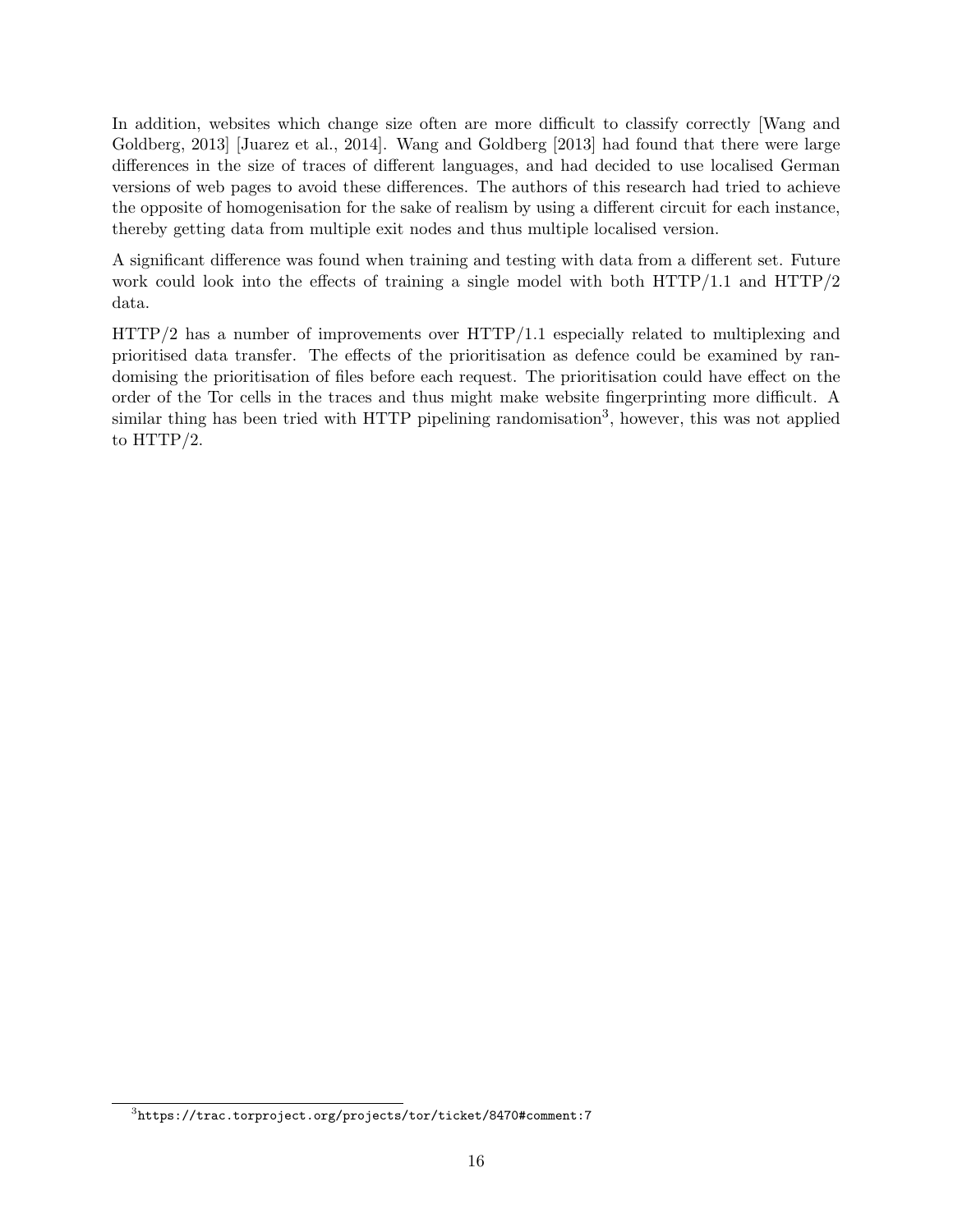# <span id="page-18-0"></span>Attributions

Figure [2.1](#page-6-1) based on "How Tor Works" images from <https://www.torproject.org/about/overview>.

Devil, Py, Coding, Monitor and Onion icons in Figures [3.1,](#page-10-1) [2.1](#page-6-1) and [2.2](#page-7-1) made by [Freepik](http://www.freepik.com) from [www.flaticon.com](http://www.flaticon.com) and is licensed by [CC 3.0 BY.](http://creativecommons.org/licenses/by/3.0/)

Server and Folder icons in Figure [3.1,](#page-10-1) [2.2](#page-7-1) and [2.1](#page-6-1) made by [Ma](http://www.flaticon.com/authors/madebyoliver)debyoliver from [www.flaticon.com](http://www.flaticon.com) and is licensed by [CC 3.0 BY.](http://creativecommons.org/licenses/by/3.0/)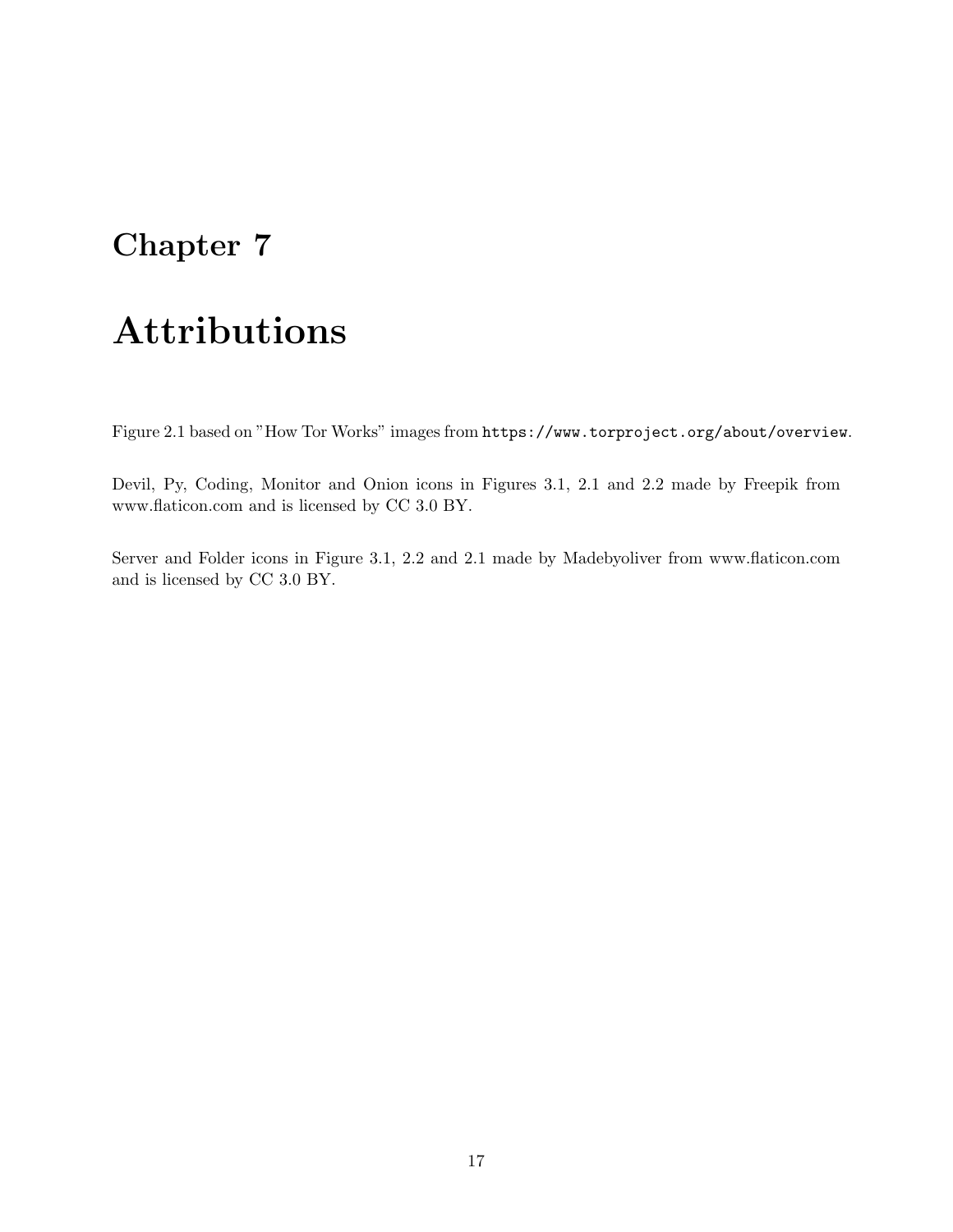### <span id="page-19-22"></span><span id="page-19-3"></span>Acronyms

<span id="page-19-13"></span>AJAX Asynchronous JavaScript and XML. [9](#page-10-2)

<span id="page-19-15"></span>CAPTCHA Completely Automated Public Turing test to tell Computers and Humans Apart. [11](#page-12-2)

<span id="page-19-14"></span>CDN Content Distribution Network . [11](#page-12-2)

<span id="page-19-21"></span>CMS Content Management System. [15](#page-16-3)

<span id="page-19-20"></span>CPU Central Processing Unit. [12](#page-13-4)

<span id="page-19-12"></span>CSV comma-separated values. [9](#page-10-2)

<span id="page-19-17"></span>GSO Generic Segmentation Offload. [12](#page-13-4)

<span id="page-19-8"></span>HAR Hypertext Transfer Protocol Archive. [8,](#page-9-6) [10,](#page-11-2) [11](#page-12-2)

<span id="page-19-5"></span>HOL Head-of-line blocking. [5](#page-6-2)

<span id="page-19-2"></span>HTTP Hypertext Transfer Protocol. [1,](#page-2-0) [2,](#page-3-5) [4,](#page-5-2) [6](#page-7-5)[–8,](#page-9-6) [10,](#page-11-2) [11,](#page-12-2) [13,](#page-14-2) [14,](#page-15-1) [16,](#page-17-1) [18](#page-19-22)

<span id="page-19-0"></span>HTTP/1.1 Hypertext Transfer Protocol 1.1 . [1,](#page-2-0) [2,](#page-3-5) [4](#page-5-2)[–6,](#page-7-5) [8,](#page-9-6) [10](#page-11-2)[–14,](#page-15-1) [16](#page-17-1)

<span id="page-19-1"></span> $HTTP/2$  Hypertext Transfer Protocol 2. [1,](#page-2-0) [2,](#page-3-5) [4–](#page-5-2)[14,](#page-15-1) [16](#page-17-1)

<span id="page-19-6"></span>HTTPS [HTTP](#page-19-2) over [TLS](#page-20-5). [7,](#page-8-3) [11](#page-12-2)

<span id="page-19-7"></span>IP Internet Protocol. [7,](#page-8-3) [9–](#page-10-2)[11](#page-12-2)

<span id="page-19-4"></span>IP address Internet Protocol address. [4](#page-5-2)

<span id="page-19-9"></span>JSON JavaScript Object Notation. [8](#page-9-6)

<span id="page-19-18"></span>LRO Large Receive Offload. [12](#page-13-4)

<span id="page-19-16"></span>MTU Maximum Transfer Unit. [12](#page-13-4)

<span id="page-19-11"></span>ORport Onion Routing port. [9](#page-10-2)

<span id="page-19-19"></span>OSAD Optimal String Alignment Distance. [12](#page-13-4)

<span id="page-19-10"></span>pcap packet capture. [8,](#page-9-6) [10,](#page-11-2) [11](#page-12-2)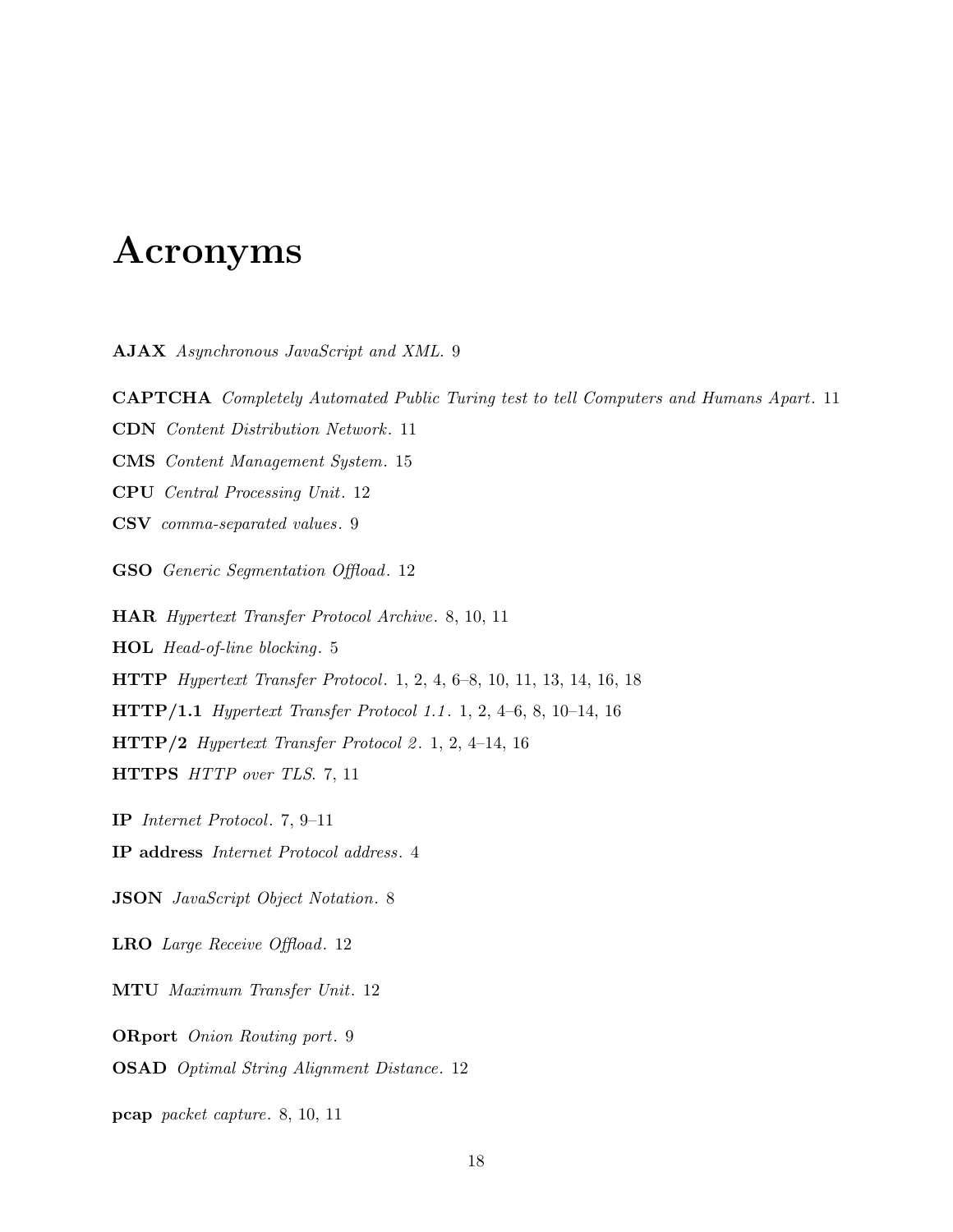<span id="page-20-4"></span>SVM Support Vector Machine. [1,](#page-2-0) [3,](#page-4-1) [6,](#page-7-5) [7,](#page-8-3) [10–](#page-11-2)[13,](#page-14-2) [15](#page-16-3)

<span id="page-20-2"></span>TBB Tor Browser Bundle. [1](#page-2-0)[–4,](#page-5-2) [6](#page-7-5)[–9,](#page-10-2) [11,](#page-12-2) [14,](#page-15-1) [15](#page-16-3)

<span id="page-20-1"></span>TCP/IP Transmission Control Protocol / Internet Protocol. [1,](#page-2-0) [4](#page-5-2)[–6,](#page-7-5) [12](#page-13-4)

<span id="page-20-5"></span>TLS Transport Layer Security. [4,](#page-5-2) [5,](#page-6-2) [7,](#page-8-3) [11,](#page-12-2) [12,](#page-13-4) [18](#page-19-22)

<span id="page-20-0"></span>Tor The Second-Generation Onion Router . [1](#page-2-0)[–6,](#page-7-5) [8](#page-9-6)[–12,](#page-13-4) [15,](#page-16-3) [16](#page-17-1)

<span id="page-20-3"></span>URL Uniform Resource Locator. [1,](#page-2-0) [2,](#page-3-5) [7,](#page-8-3) 9-[11](#page-12-2)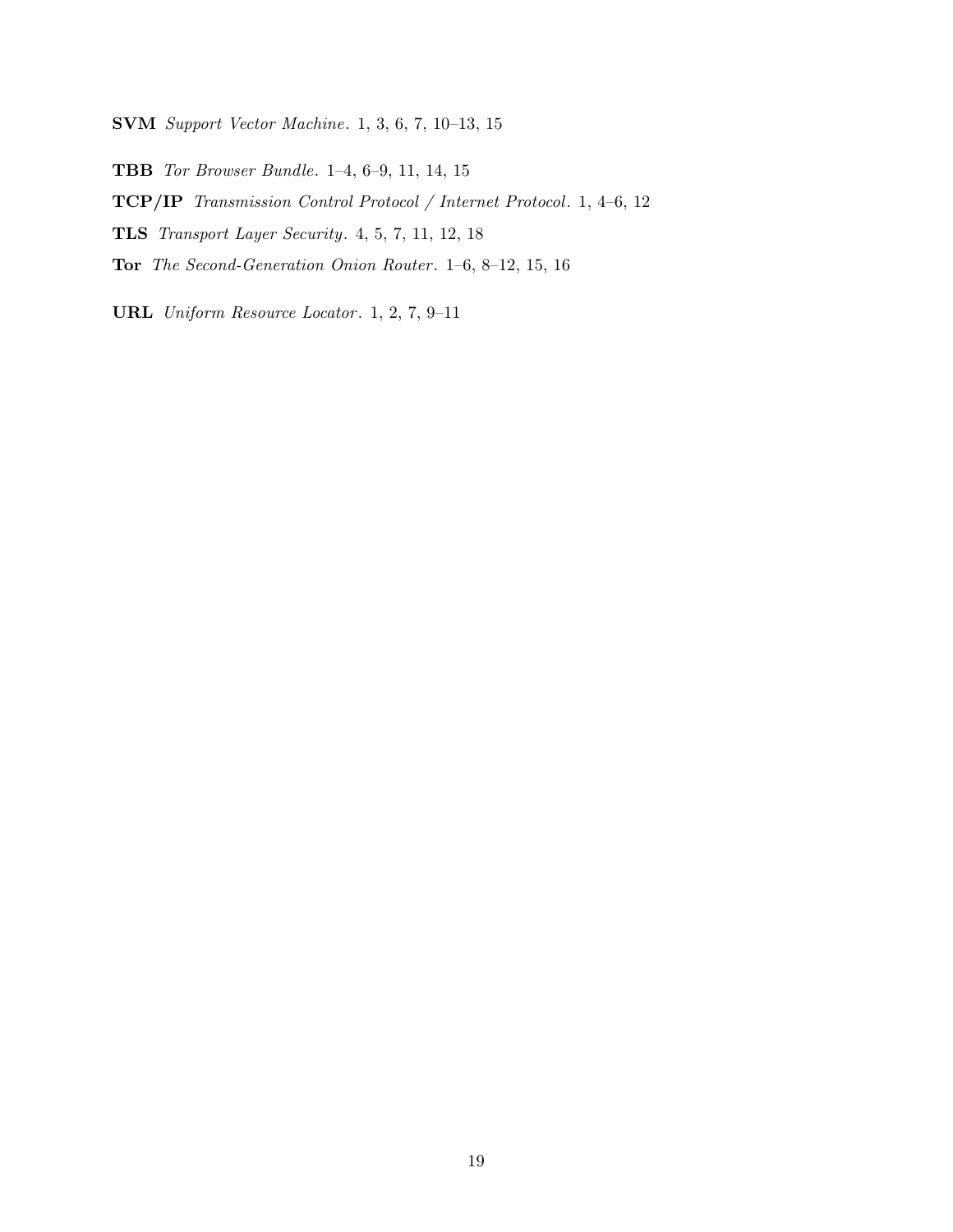# <span id="page-21-0"></span>Bibliography

- <span id="page-21-11"></span>Henri Bal, Dick Epema, Cees de Laat, Rob van Nieuwpoort, John Romein, Frank Seinstra, Cees Snoek, and Harry Wijshoff. A medium-scale distributed system for computer science research: Infrastructure for the long term. Computer, 49(5):54–63, 2016.
- <span id="page-21-4"></span>M. Belshe, R. Peon, and M. Thomson. Hypertext Transfer Protocol Version 2 (HTTP/2). RFC 7540 (Proposed Standard), May 2015.
- <span id="page-21-8"></span>Xiang Cai, Xin Cheng Zhang, Brijesh Joshi, and Rob Johnson. Touching from a distance: Website fingerprinting attacks and defenses. In Proceedings of the 2012 ACM conference on Computer and communications security, pages 605–616. ACM, 2012.
- <span id="page-21-1"></span>Roger Dingledine, Nick Mathewson, and Paul Syverson. Tor: The second-generation onion router. Technical report, DTIC Document, 2004.
- <span id="page-21-7"></span>Dominik Herrmann, Rolf Wendolsky, and Hannes Federrath. Website fingerprinting: attacking popular privacy enhancing technologies with the multinomial naïve-bayes classifier. In Proceedings of the 2009 ACM workshop on Cloud computing security, pages 31–42. ACM, 2009.
- <span id="page-21-12"></span>Marc Juarez, Sadia Afroz, Gunes Acar, Claudia Diaz, and Rachel Greenstadt. A critical evaluation of website fingerprinting attacks. In Proceedings of the 2014 ACM SIGSAC Conference on Computer and Communications Security, pages 263–274. ACM, 2014.
- <span id="page-21-6"></span>Marc Liberatore and Brian Neil Levine. Inferring the source of encrypted http connections. In Proceedings of the 13th ACM conference on Computer and communications security, pages 255– 263. ACM, 2006.
- <span id="page-21-9"></span>Cloudflare Matthew Prince. The trouble with tor. [https://blog.cloudflare.com/](https://blog.cloudflare.com/the-trouble-with-tor/) [the-trouble-with-tor/](https://blog.cloudflare.com/the-trouble-with-tor/), March 2016. (Accessed on 30/01/2017).
- <span id="page-21-10"></span>Torproject Mike Perry. The trouble with cloudflare. [https://blog.torproject.org/blog/](https://blog.torproject.org/blog/trouble-cloudflare) [trouble-cloudflare](https://blog.torproject.org/blog/trouble-cloudflare), March 2016. (Accessed on 30/01/2017).
- <span id="page-21-3"></span>Ricardo Morla. An initial study of the effect of pipelining in hiding http/2.0 response sizes.  $arXiv$ preprint arXiv:1607.06709, 2016.
- <span id="page-21-5"></span>Steve Ouders. Roundup on parallel connections. [https://www.stevesouders.com/blog/2008/](https://www.stevesouders.com/blog/2008/03/20/roundup-on-parallel-connections/) [03/20/roundup-on-parallel-connections/](https://www.stevesouders.com/blog/2008/03/20/roundup-on-parallel-connections/), 2008. (Accessed on 08/02/2017).
- <span id="page-21-2"></span>Andriy Panchenko, Lukas Niessen, Andreas Zinnen, and Thomas Engel. Website fingerprinting in onion routing based anonymization networks. In Proceedings of the 10th annual ACM workshop on Privacy in the electronic society, pages 103–114. ACM, 2011.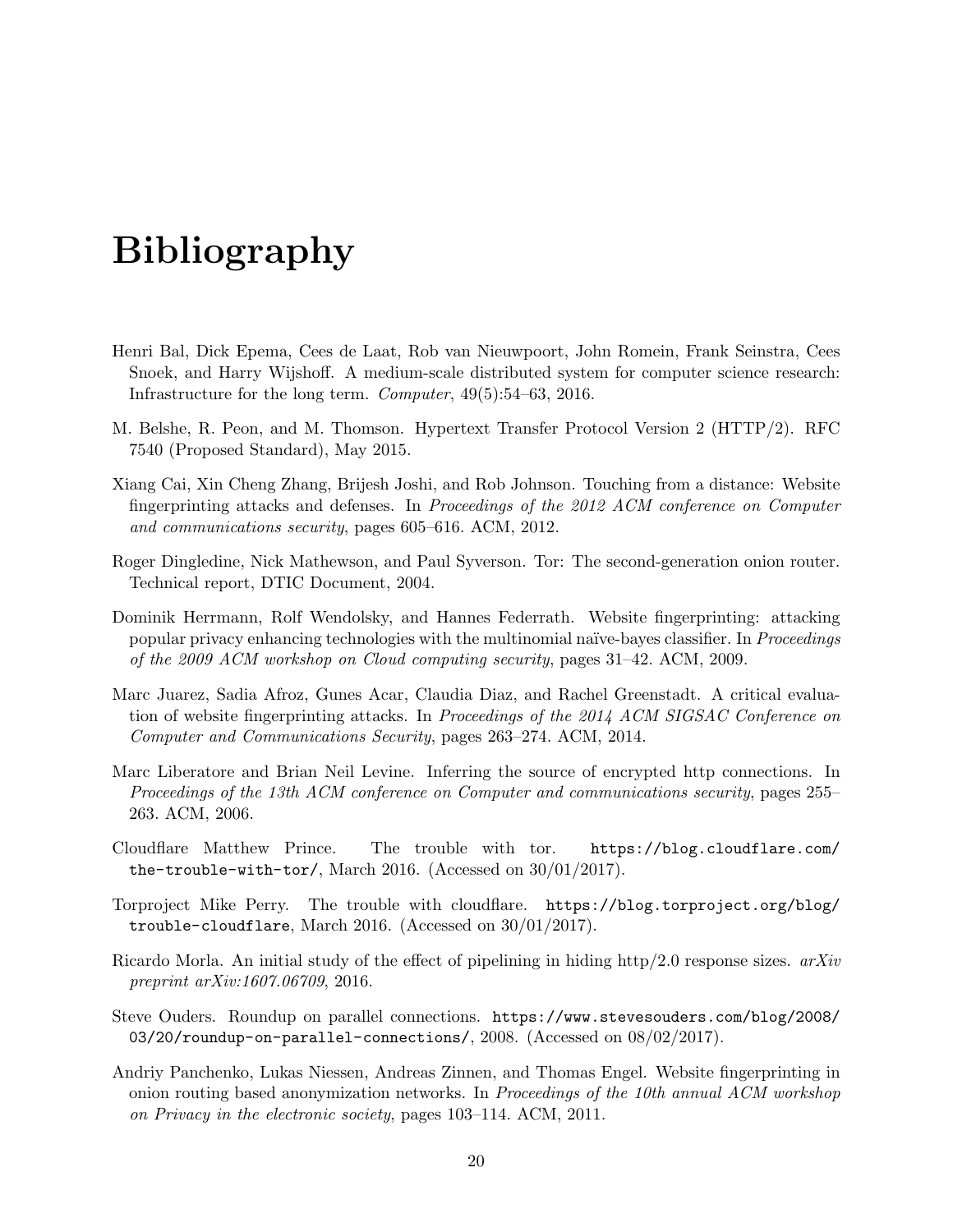<span id="page-22-2"></span>Vladimir N Vapnik and Alexey J Chervonenkis. Theory of pattern recognition. 1974.

- <span id="page-22-0"></span>Tao Wang and Ian Goldberg. Improved website fingerprinting on tor. In Proceedings of the 12th ACM workshop on Workshop on privacy in the electronic society, pages 201–212. ACM, 2013.
- <span id="page-22-1"></span>IETF HTTP WG. Http/2 frequently asked questions. [https://http2.github.io/faq/](https://http2.github.io/faq/#does-http2-require-encryption) [#does-http2-require-encryption](https://http2.github.io/faq/#does-http2-require-encryption), 2017. (Accessed on 08/02/2017).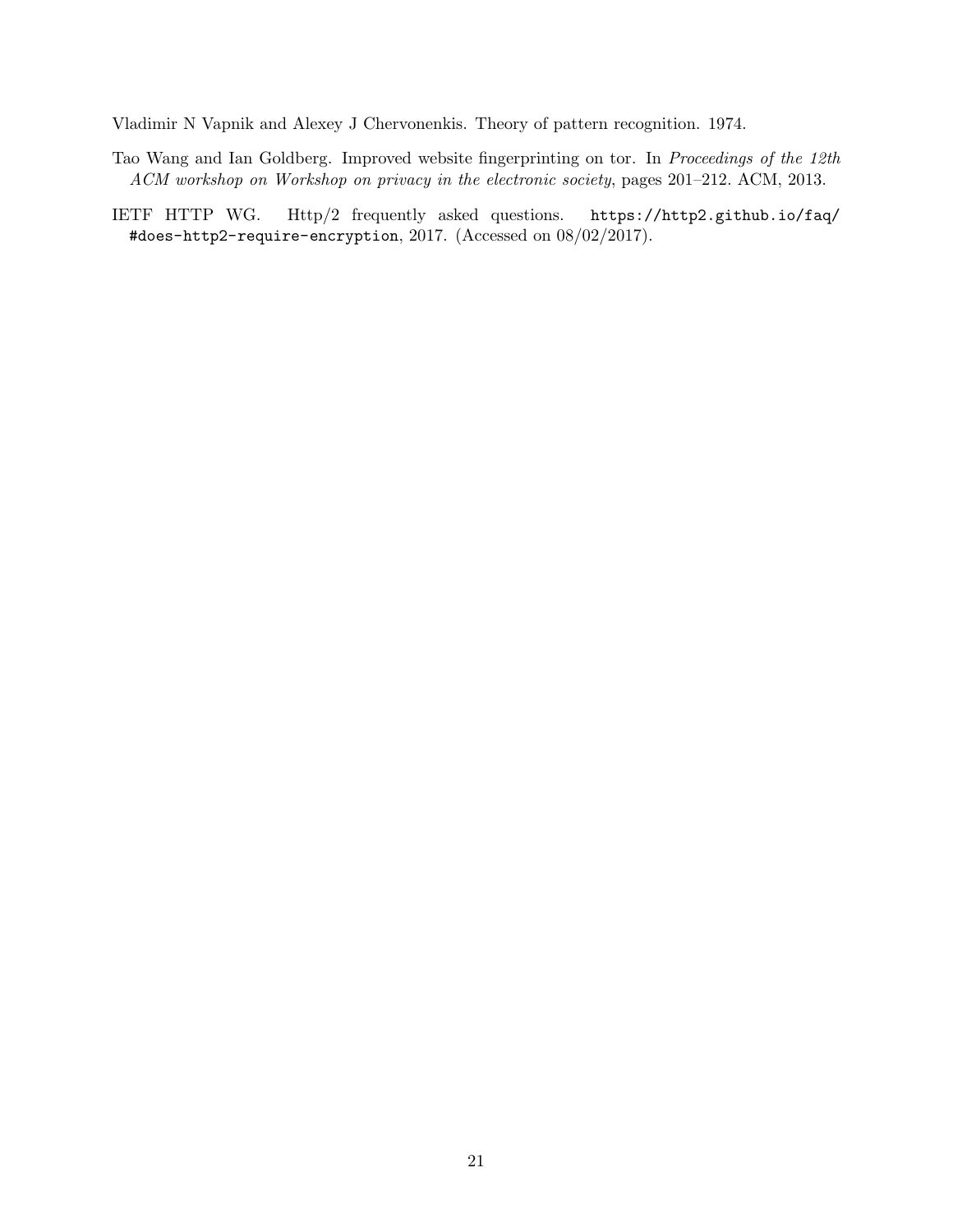### <span id="page-23-0"></span>Appendix A

# [TBB](#page-20-2) configuration

The configuration of the [TBB](#page-20-2) can be found in Table [A.1.](#page-23-1) All settings that are not listed here are set to their default values. tbselenium also adjusts the config to allow it to connect to the Firefox webdriver, these changes can be found in the code on its repository: [https://github.com/webfp/](https://github.com/webfp/tor-browser-selenium) [tor-browser-selenium](https://github.com/webfp/tor-browser-selenium).

<span id="page-23-1"></span>Table A.1: Configuration of the [TBB,](#page-20-2) with the additional lines only used in the [HTTP/2](#page-19-1) experiments in bold.

| <b>Name</b>                                   | Value |
|-----------------------------------------------|-------|
| network.http.spdy.enabled                     | true  |
| network.http.spdy.enabled.http2               | true  |
| network.http.spdy.enabled.http2draft          | true  |
| network.http.spdy.enabled.v3-1                | true  |
| devtools.netmonitor.har.includeResponseBodies | false |
| extensions.netmonitor.har.enableAutomation    | true  |
| extensions.netmonitor.har.contentAPIToken     | test  |
| extensions.netmonitor.har.autoConnect         | true  |
| browser.cache.disk.enable                     | false |
| browser.cache.memory.enable                   | false |